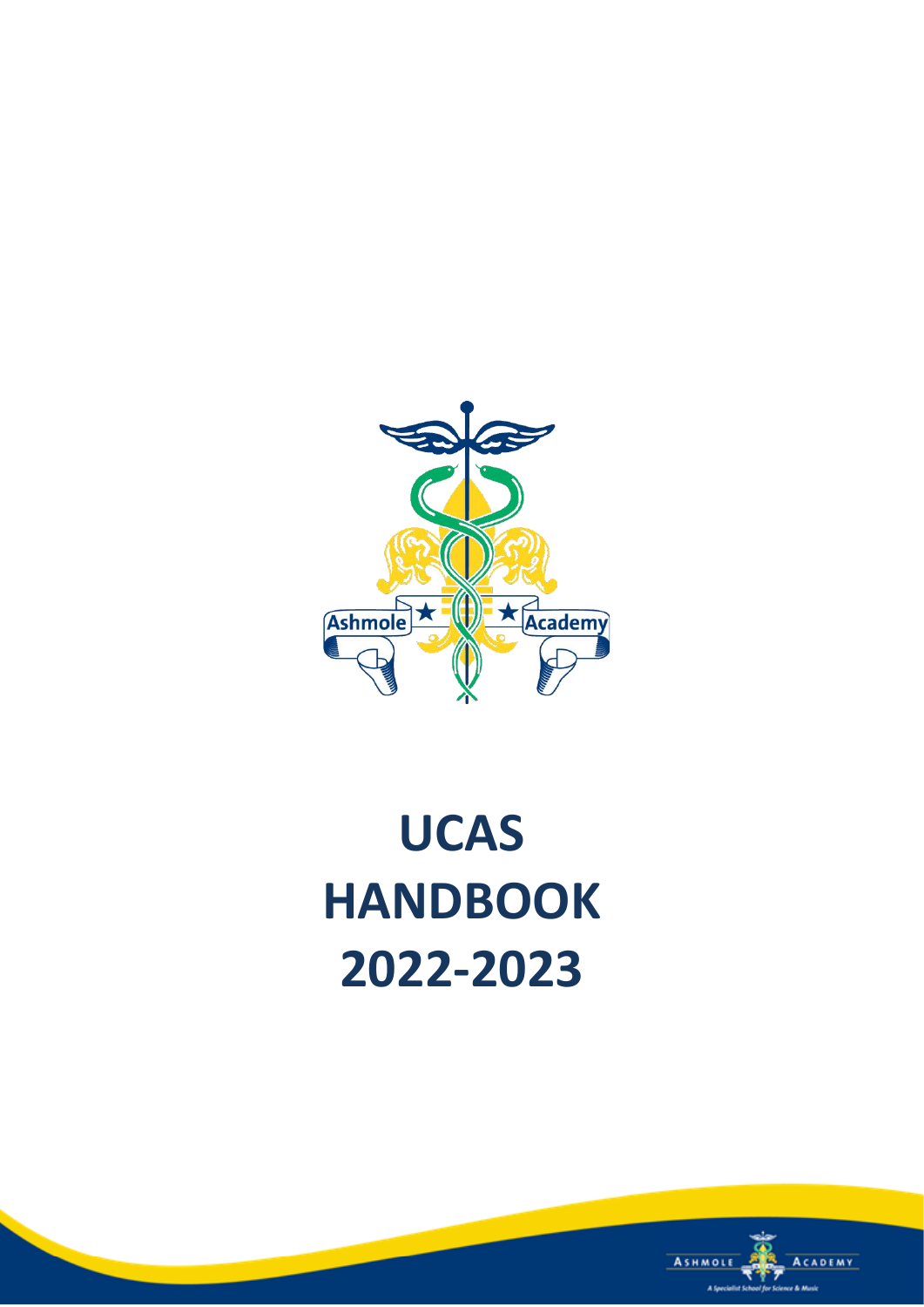

#### **Introduction**

Your son and/or daughter will soon be asked to make three very important career choices. They will have to decide whether to go to University, which course to take and where to study.

This booklet is designed to help students make those choices. It offers guidance on how to research courses and choice of university. Students aiming for Oxbridge, Medicine and Law need to be aware of the admissions procedures for those particular courses.

There is advice on how to write a personal statement. The quality of a student's personal statement and their predicted grades are influential as to whether a student is offered a place and what grades/points an institution may require. The question of open days, taking a gap year and student finance are also addressed in this booklet.

**Mr S El Sayed**

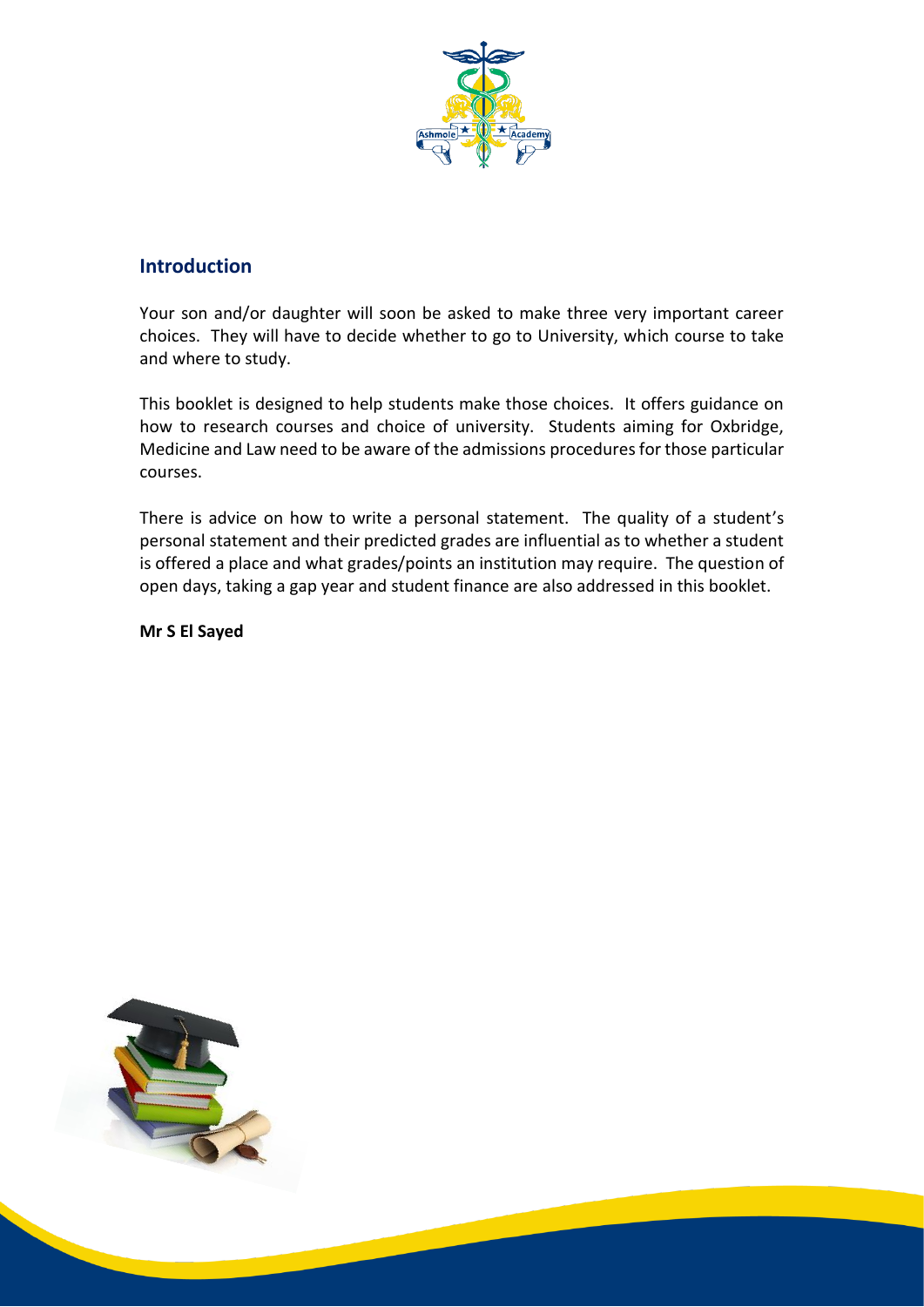# **Ashmole Higher Education timeline:**

#### **KEY DATE**: **28th March - 1 st mentor meeting: Making decisions**

- Choosing a University
- The Academic Issues
- Application Process for Students
- The UCAS Tariff
- Applying to Oxford or Cambridge
- Art and Design Applications
- Taking a Gap Year

#### **KEY DATE: 2nd May – complete UCAS application form**

• How to complete your UCAS Form

#### **KEY DATE: 9<sup>th</sup> May - 2<sup>nd</sup> mentor meeting: writing your Personal Statement**

<u> Samuel Barbara (</u>

• Advise on how to structure your personal statement

#### **KEY DATE: 12th July – complete personal statement**

#### **Year 13**

- Open Days
- UCAS What happens next?
- University interviews
- Clearing
- Websites to explore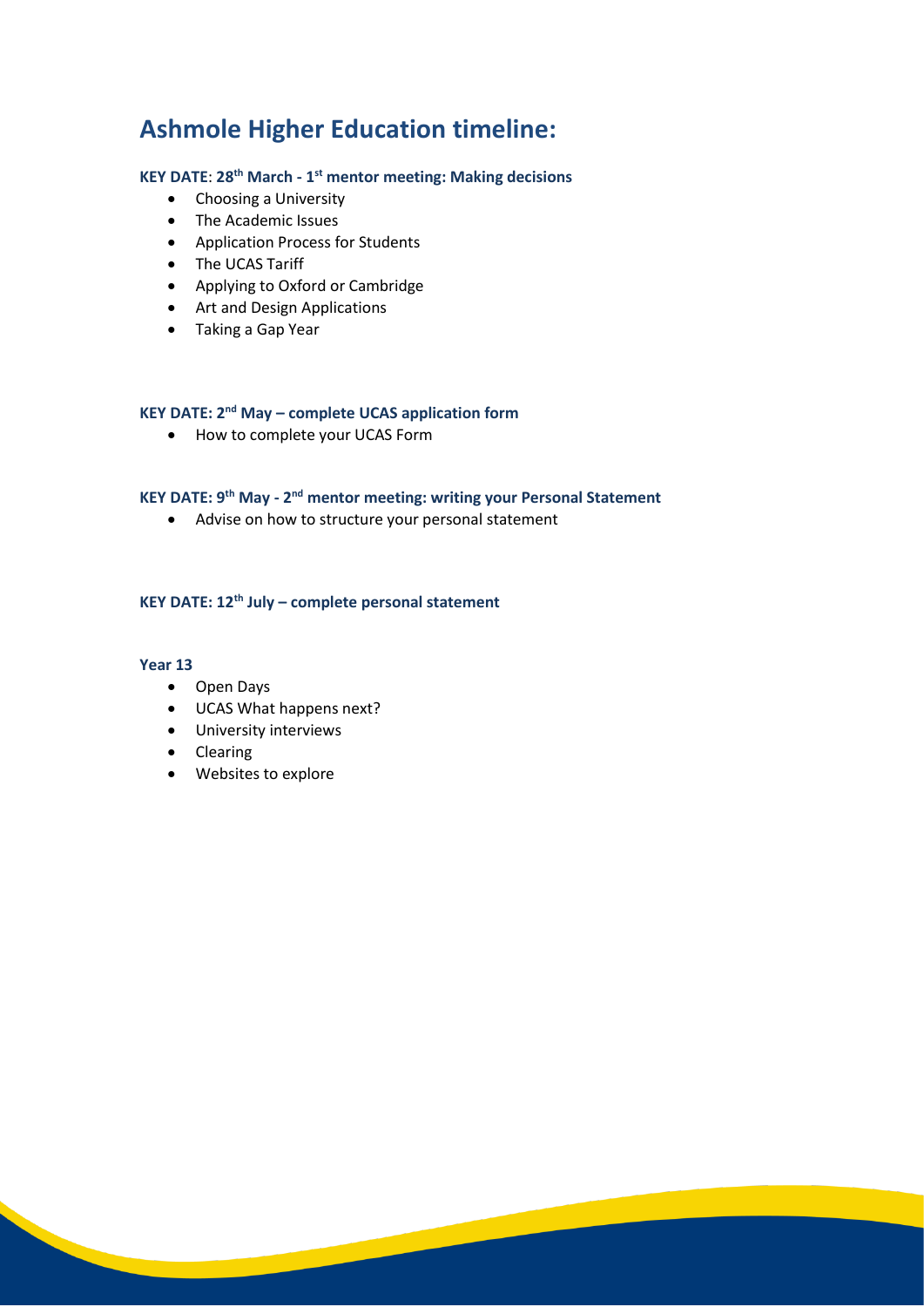# **UCAS**

UCAS (the University and Colleges Admission Service) is the body that organises all the applications to Universities and other Further Education Institutions including Art schools, except for Foundation courses. The actual decisions about who will be made offers and accepted as students are made by the academic staff in the universities and colleges concerned.

UCAS does not make decisions; it is an organisation that processes applications and advises of the decisions made by the universities.

When applying to UCAS you will be given a number and password. You will need to use this number every time you contact UCAS or an individual university.

They will be looking for students who have the intellectual ability to cope with the course, have the right attitude and necessary motivation and who will contribute well to the life of the university or college. In particular they want students who will participate in classes and tutorials, are likely to accept an offer if it is made, and are in line for the type of exam grades the course concerned generally commands.

Admissions criteria profiles on university websites often give a clear statement of the grade and other requirements universities are looking for from applicants. You can see these profiles at [www.ucas.com.](http://www.ucas.com/) They are very important and you must check them before applying. They will help you know what to write in your application.

Just because your predicted grades are in line with the standard offer a university makes does not mean that you will automatically receive an offer. Many departments/universities have far more good candidates than they have places to offer**.**

In some subjects the department or faculty will decide that its students need a particular qualification in order to cope with the course but very often grade or points requirements are simply a means of rationing places, and high grades may be an indication of popularity, not necessarily of quality.

A level's carry grades or points as shown on the UCAS tariff sheet, that can be found further on in this booklet. Some universities will use the tariff, others will make grade offers. You will need to think very carefully about any offers made to you before you make your firm and insurance decision in May of your Year 13.

The quality of the application is a crucial factor in gaining a place in Higher Education. An application has the highest chance of succeeding if it is;

Well prepared – evidence of commitment to your chosen courses, including academic ability and potential, needs to be acquired **NOW**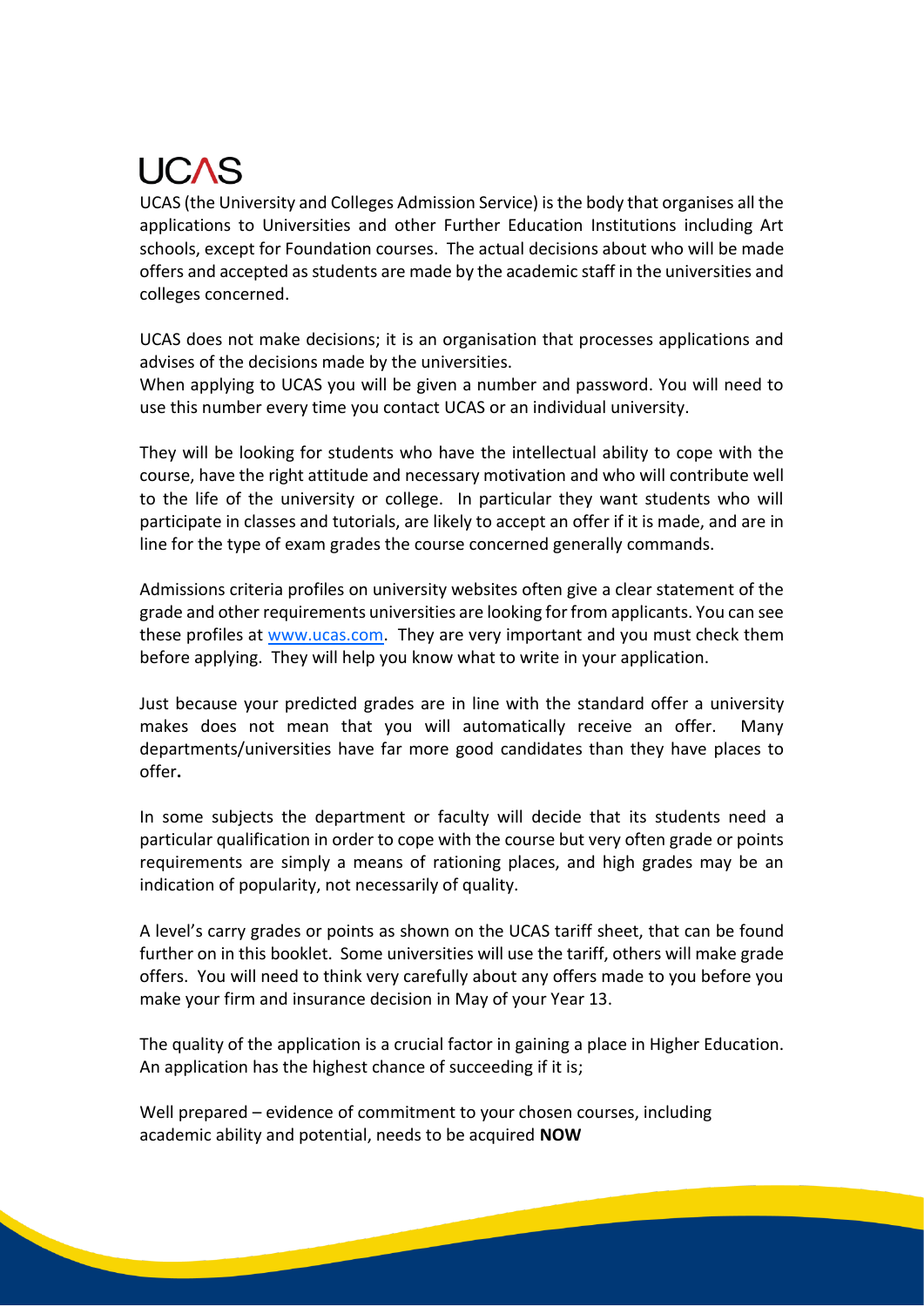Well researched - [www.woodyswebwatch.com](http://www.woodyswebwatch.com/) is a very useful website as it has direct links to most of the higher education and careers site on the internet. Start here and you will save yourself a lot of time;

Systematically organised – early applications have the best chance of a successful outcome, and keeping to school deadlines is critically important;

Realistic – academic achievements and predictions must be consistent with course requirements

Well informed – an application should not include only those institutions for which there is the most demand.

When you have completed the application, you can then use TRACK to monitor decisions on line. If you fail to receive any offers you can then apply on line using UCAS Extra from March 2023.

# **Key Date: 28th March 2022 – 1 st Mentor Meeting Making Decisions**

#### **Choosing a University**

By deciding on a course you'll have narrowed down the choices available. However, there may be many universities or colleges that offer a course that appeals to you, especially if you are considering a popular subject such as English or History**.**

Most students have some idea of the location they want to be in – whether it's in the south of England, by the sea, miles away or close to home. Many opt for somewhere that's far enough away from their families to be independent but not too far to get home in a crisis, usually two-three hours drive. When you've found five to ten universities that appeal to you, you'll need to find out more about them.

You will have the opportunity to apply for 5 universities. Each university have a comprehensive and formative website which also might include virtual tours. Have a look through these as well as looking through prospectuses. Prospectuses are free.

**Please note that it is very important to ensure when choosing your university that you are realistic in terms of your academic ability.** 

#### **How do I find out about universities?**

University websites, prospectuses and entry profile on the UCAS website are good places to start finding out more, but by far the best way to get a feel for a university is to visit. Before you fill in your UCAS form, look out for open days, campus tours, taster sessions and master classes. This will give you a taste of what the university is really like and current students will often be on hand to answer your questions.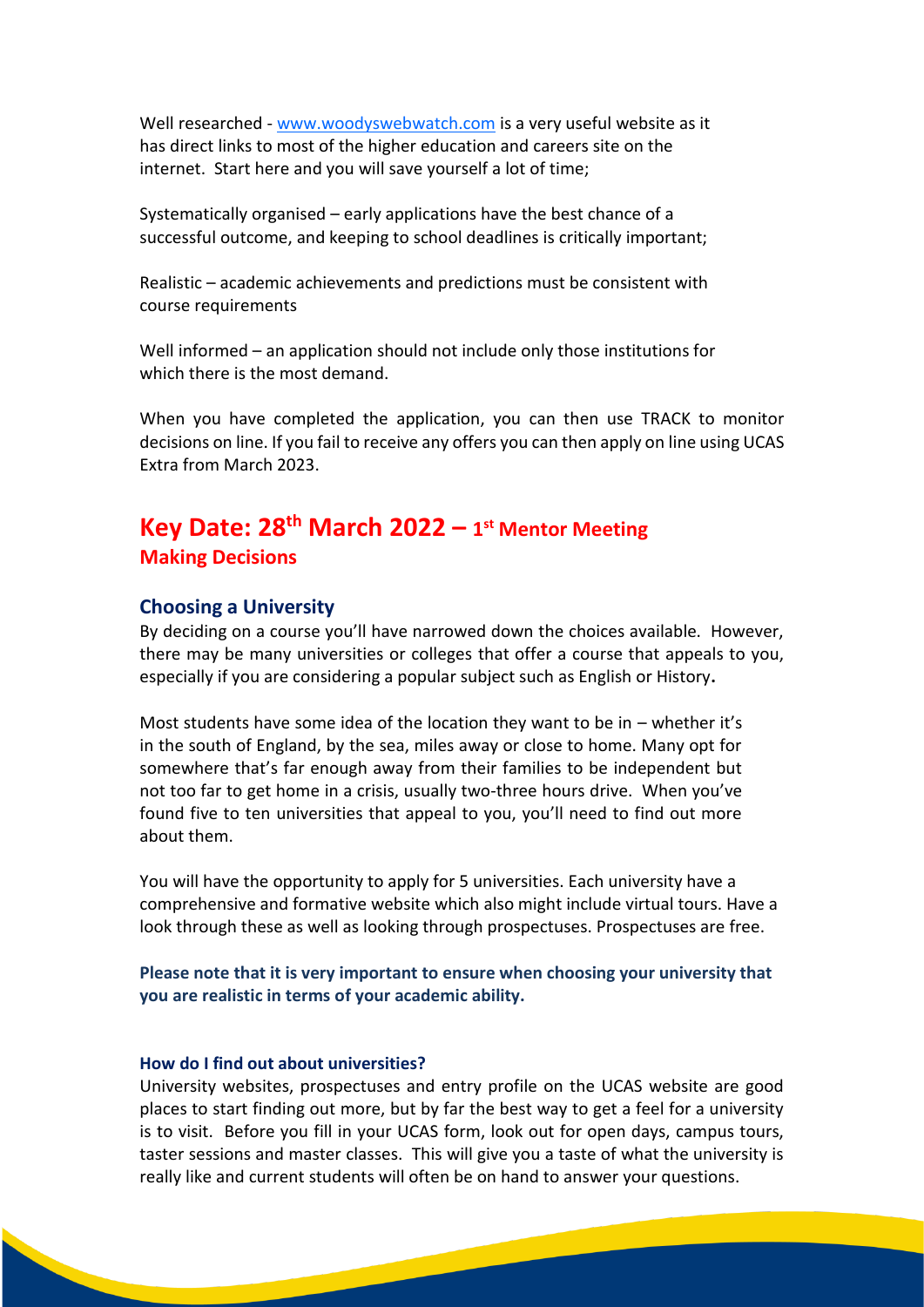Once you receive an offer from a university you may also be invited to an interview or visit day. It's important to visit your first two accepted choices – your firm and insurance choices.

#### **Questions to answer when researching universities**

- Is it a campus or non-campus university?
- How far away from home is the university?
- Are the transport links good?
- What sort of location would you like to be in? For example, a country town or large city.
- Is there part-time work available? Does the university offer help in finding work?
- What bursaries/scholarships do they offer?
- What's the university's reputation like? League tables published by national newspapers will give you an indication of teaching quality and graduate employability.
- How many students attend the university? Is this important?
- How does the course compare with similar courses at other universities?
- What is the accommodation like? Do they guarantee student accommodation for all 1<sup>st</sup> year students?
- What are the study facilities like? For example, libraries and IT facilities.
- How good are the social and sporting facilities?
- What student support is available? For example, medical financial and disability support. Will you need special support, such as dyslexia support?

#### **Academic issues**

#### **What is the application procedure?**

- Does it involve an interview?
- Will you have to produce a portfolio? E.g. for Art/Design or Architecture.
- Will you have to undertake an audition? E.g. for Music or Drama.
- Will you have to produce marked work, undertake a test assignment at the time of the interview or any other application procedure?
- How many other applicants are there generally?
- What are the typical entry grades required?
- Will you have to take any special admissions tests?

#### **What is the reputation of the University? Department? Course?**

Are there established contacts with research agencies and professional bodies? Do your research.

<u> 1990 - Jan Jawa</u>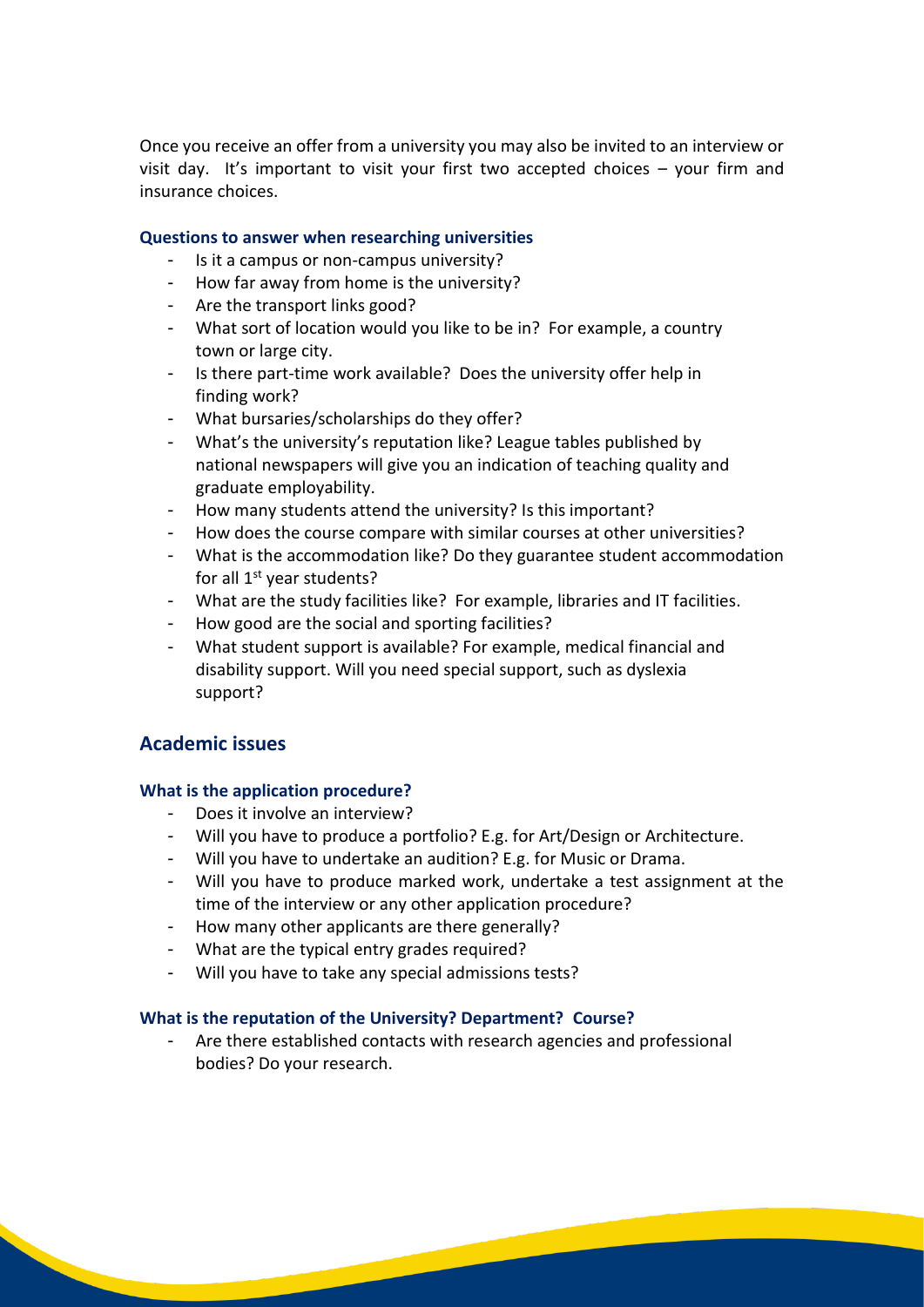# **The UCAS Tariff Points System**

| <b>Extended</b> | <b>GCE &amp; VCE AS</b> | GCE & VCE A | <b>Tariff</b> | <b>BTEC (QCF)</b> | <b>BTEC (QCF)</b> | <b>BTEC (QCF)</b> | <b>BTEC (QCF)</b>         |
|-----------------|-------------------------|-------------|---------------|-------------------|-------------------|-------------------|---------------------------|
| Project         | levels                  | levels      |               | <b>Extended</b>   | Diploma           | <b>Subsidiary</b> | Certificate               |
| Qualification   |                         |             |               | <b>Diploma</b>    |                   | <b>Diploma</b>    |                           |
|                 |                         |             |               | 168 D*D*D*        |                   |                   |                           |
|                 |                         |             |               | 160 D*D*D         |                   |                   |                           |
|                 |                         |             |               | 152 D*DD          |                   |                   |                           |
|                 |                         |             |               | <b>144 DDD</b>    |                   |                   |                           |
|                 |                         |             |               | <b>128 DDM</b>    |                   |                   |                           |
|                 |                         |             |               | <b>112 DMM</b>    | $D^*D^*$          |                   |                           |
|                 |                         |             | 104           |                   | $D^*D$            |                   |                           |
|                 |                         |             |               | <b>96 MMM</b>     | DD                |                   |                           |
|                 |                         |             |               | 80 MMP            | <b>DM</b>         |                   |                           |
|                 |                         |             |               | 64 MPP            | MM                |                   |                           |
|                 |                         | $A^*$       | 56            |                   |                   | D*                |                           |
|                 |                         | A           |               | 48 PPP            | <b>MP</b>         | D                 |                           |
|                 |                         | ΙB          | 40            |                   |                   |                   |                           |
|                 |                         | C           | 32            |                   | PP                | M                 |                           |
| $\mathsf{A}^*$  |                         |             | 28            |                   |                   |                   | D*                        |
| A               |                         | D           | 24            |                   |                   |                   | D                         |
| $\sf{B}$        | A                       |             | 20            |                   |                   |                   |                           |
| $\mathsf C$     | $\sf B$                 | E           | 16            |                   |                   | P                 | M                         |
| D               | C                       |             | 12            |                   |                   |                   |                           |
|                 | D                       |             | 10            |                   |                   |                   |                           |
| E               |                         |             | 8             |                   |                   |                   | $\boldsymbol{\mathsf{P}}$ |
|                 | E                       |             | 6             |                   |                   |                   |                           |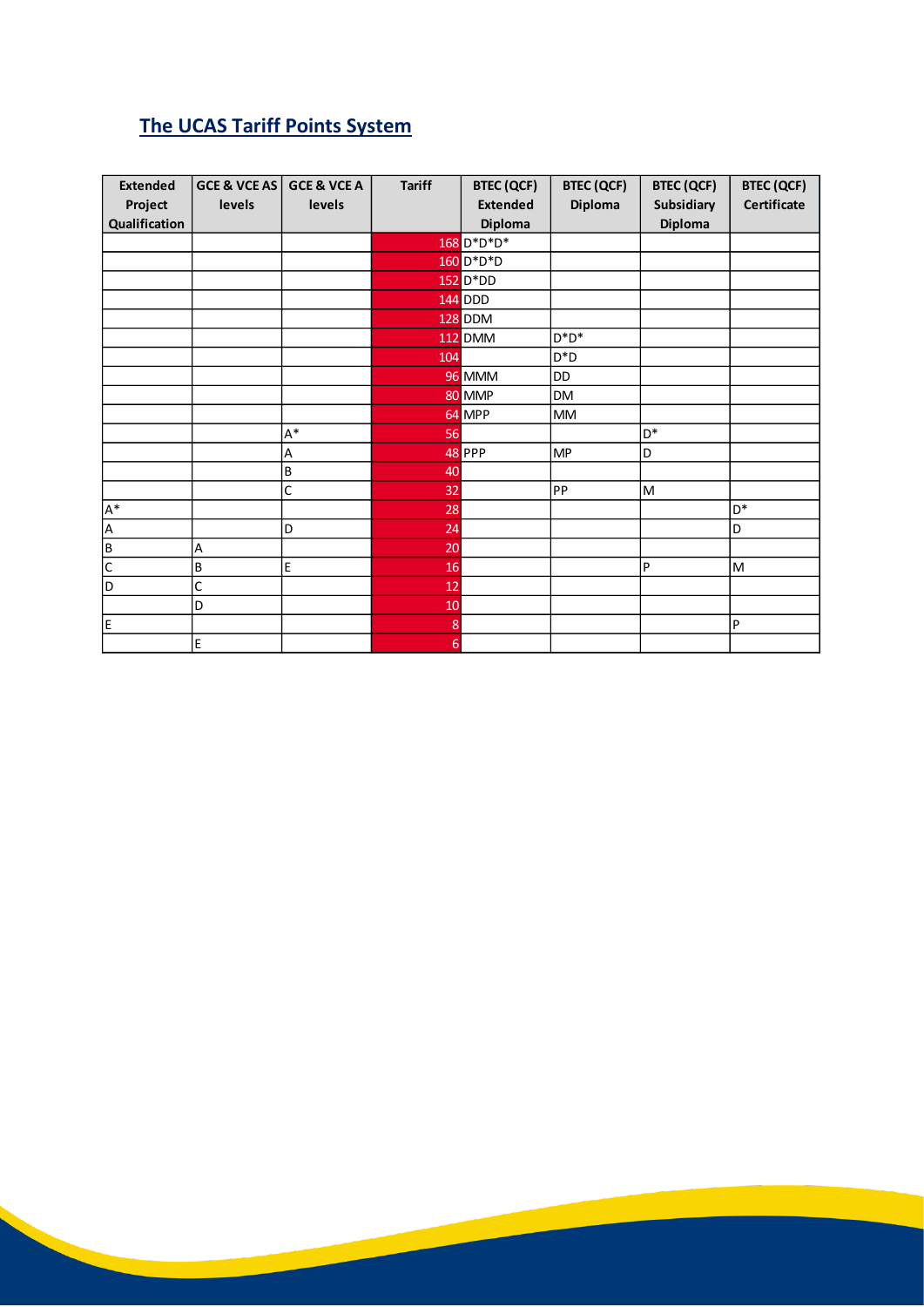#### **Choosing a Course**



There are over 55,000 higher education courses listed in the UCAS directory, offered at over 35 higher education institutions, including 128 universities. With so many available, choosing a course can be a difficult decision.

#### **Understanding Degrees:**

| Single subject courses:                              | <b>Single Honours degrees.</b> |
|------------------------------------------------------|--------------------------------|
| Two subject courses with equal weighting - 50% each: | Joint Honours degrees.         |
| Two, three or four subjects studied together:        | <b>Combined degrees.</b>       |
| Two subject with unequal weighting e.g. 75% 25%:     | Major/Minor degrees.           |

There are a number of courses that are modular based. This means students will be able to choose modules of different subjects to build up the course to suit their own needs.

#### **Types of Degree Courses:**

A degree course that is 3 or 4 years long is where a graduate will obtain a Bachelor's degree. A Bachelor's degree can have different titles (according to the nature of the subject):

| BА          | <b>Bachelor of Arts</b>        |
|-------------|--------------------------------|
| <b>BSc</b>  | <b>Bachelor of Science</b>     |
| <b>Bed</b>  | <b>Bachelor of Education</b>   |
| <b>BEng</b> | <b>Bachelor of Engineering</b> |

#### **Sandwich Courses**

Some courses include a year of working within industry as part of the course. This will usually be for the third year of the degree. The purpose of this is to introduce students to the world of work, whilst gaining valuable experience in a profession they might consider after completing their Higher Education course. Students undertaking sandwich placements generally achieve a higher-level degree pass as they are able to apply what they are learning to the work environment.

#### **Art Foundation Diploma**

Many students complete a one-year Art Foundation Diploma after Year 13 if they are considering taking an Art or Design related degree. Some Art degrees require this Foundation Diploma in addition to A Levels for entry. This course gives the students the opportunity to try different areas of Art that they may not have been able to access at school, such as ceramics, textiles, sculpture, photography etc.

#### **Two-year degree courses in the UK**

There are a number of UK universities that offer two-year fast track degrees which provide the same level of academic content as traditional 3-year degree programmes. Completing a degree in 2 years means lower tuition fees and living costs, plus the opportunity to begin your career a year sooner.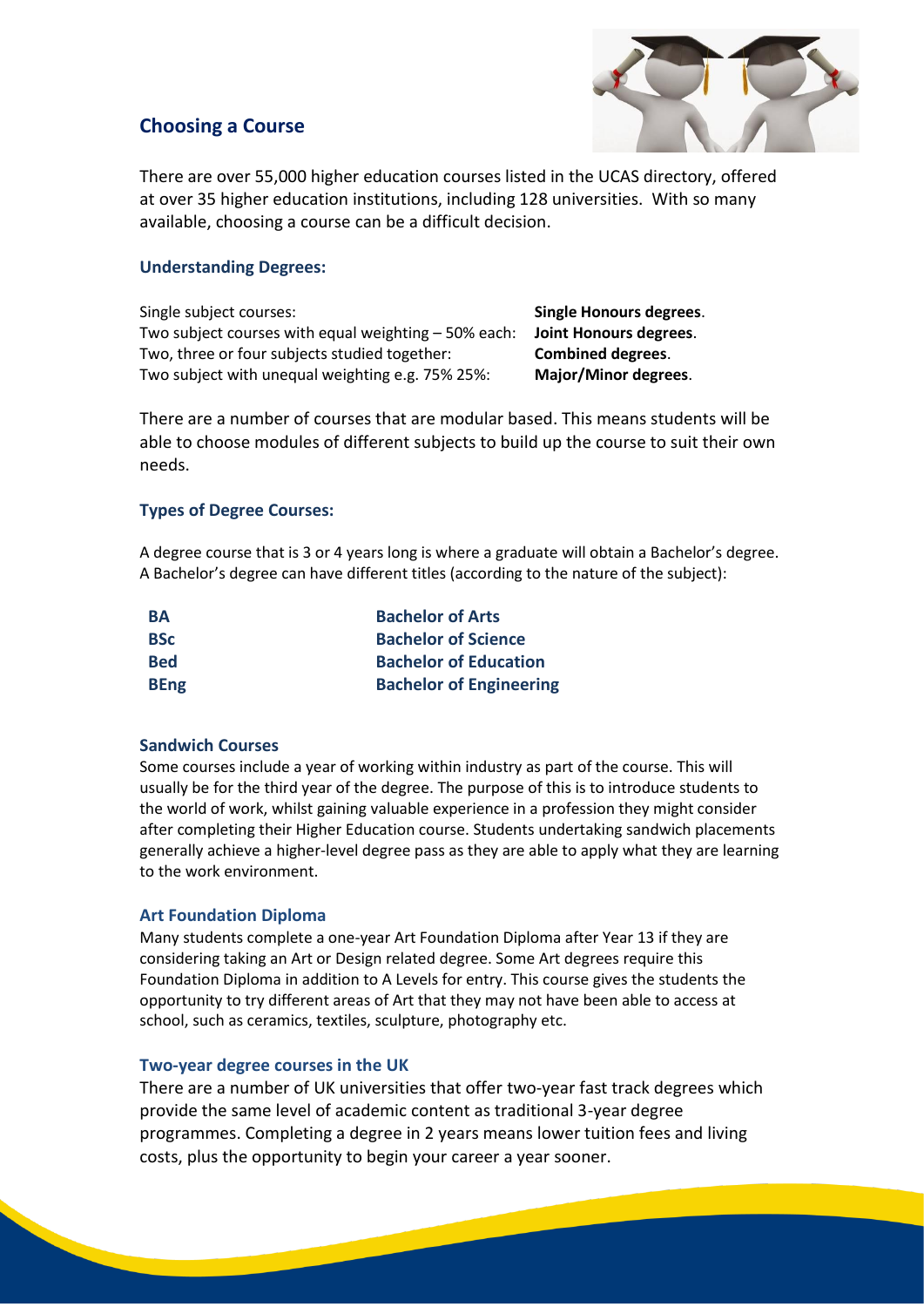With many two-year degree programmes having different entry requirements and application processes

#### **These tips may help you decide:**

- Think about what you enjoy and do well, both at school and outside.
- Write down a list of jobs you would like to do and why.
- Discuss your options with your UCAS Mentor, Ms Ocloo, family and friends.
- Whatever your interests, it is essential that you do lots of research.

#### **How do I find out about course?**

- UCAS website [www.ucas.com](http://www.ucas.com/)
- University websites
- League tables to help you investigate which universities are best for particular courses: http;//education.guardian.co.uk and [www.timesonline.co.uk/education](http://www.timesonline.co.uk/education)
- visit universities to get an idea of what courses involve. Most universities hold open days, master classes and taster sessions.

#### **Points to remember when researching courses**

- what are the courses options? How does the course content vary between universities?
- How long is the course?
- How is the course assessed? How much of the course is assessed by final exam, coursework or ongoing assessment?
- How is the course taught? What is the ratio of formal lectures and seminars to independent study? Is there a final year dissertation/research project?
- Are there opportunities to carry put a work placement or study abroad for part of your course?
- Is it possible to study more than one subject (combined degree) or study a few modules from other courses, for example languages or IT?
- What sorts of jobs do graduates from the course go on to do?
- What are the entry requirements? Make sure the entry requirements are in line with your predicted grades. If you are at all unsure, speak to your UCAS Mentor or Ms Ocloo



#### **Accommodation**

Prospectuses should explain what is available and at what cost. Most, but not all institutions have a policy of guaranteeing accommodation to first year student and its convenience in terms of location and facilities vary widely.

- Would your preference be a Hall of Residence (sometimes with catering provided and therefore more expensive) or a house/flat, usually self catering?
- What happens during vacations? What sort of deposit is required? Does your rent include heating costs? Is insurance extra?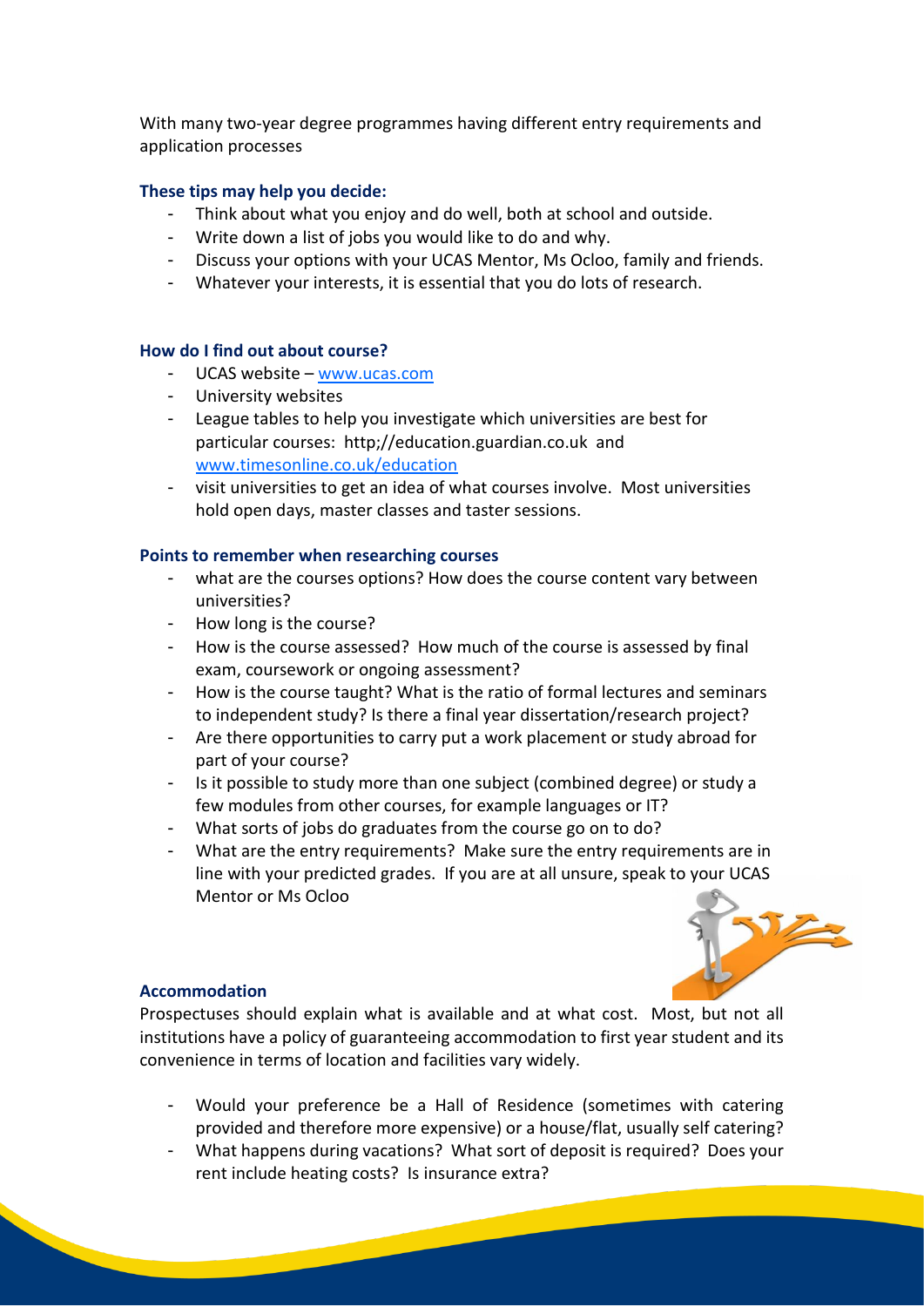#### **Social facilities**

The Student Union aims to support the social life of students and to represent their interests. Most unions have their own buildings with bars, fast food outlets, cafes, bank, shops etc. You should also think about:

- What societies and clubs are available?
- What facilities exist for sport, music or drama?
- Will you need personal transport? If so, how easy will it be to keep a car/bicycle etc.
- Most universities make special arrangements to welcome new students with a "freshers" week.



**Other facilities**

#### **What are the Library and Information research facilities?**

All courses will require students to use libraries and some specialised areas will need equally specialised facilities. How accessible are these?

#### **Is there an effective Careers service?**

- What arrangements are there to meet prospective employers?
- Will there be assistance in applying for jobs and preparing for interview?
- Are all students offered individual interviews and support?

#### **Will you be able to get part-time work?**

Some courses require you to set up your own relevant part time work. Is this readily available and how much help will you get?

#### **Is there a welfare/pastoral/student support system?**

- Can it provide help with health, financial or personal problems?
- Will you have a personal tutor?
- What arrangements are made to help new students settle in?

#### **Recommended for further research:**

The UCAS website at [www.ucas.com](http://www.ucas.com/) [http://education.independant.co.uk](http://education.independant.co.uk/) [www.educationguardian.co.uk](http://www.educationguardian.co.uk/) - league table of different subjects and profiles of different universities. [www.timesonline.co.uk](http://www.timesonline.co.uk/) [www.telegraph.co.uk](http://www.telegraph.co.uk/)

**Contract Contract Contract Contract Contract Contract Contract Contract Contract Contract Contract Contract Contract Contract Contract Contract Contract Contract Contract Contract Contract Contract Contract Contract Contr**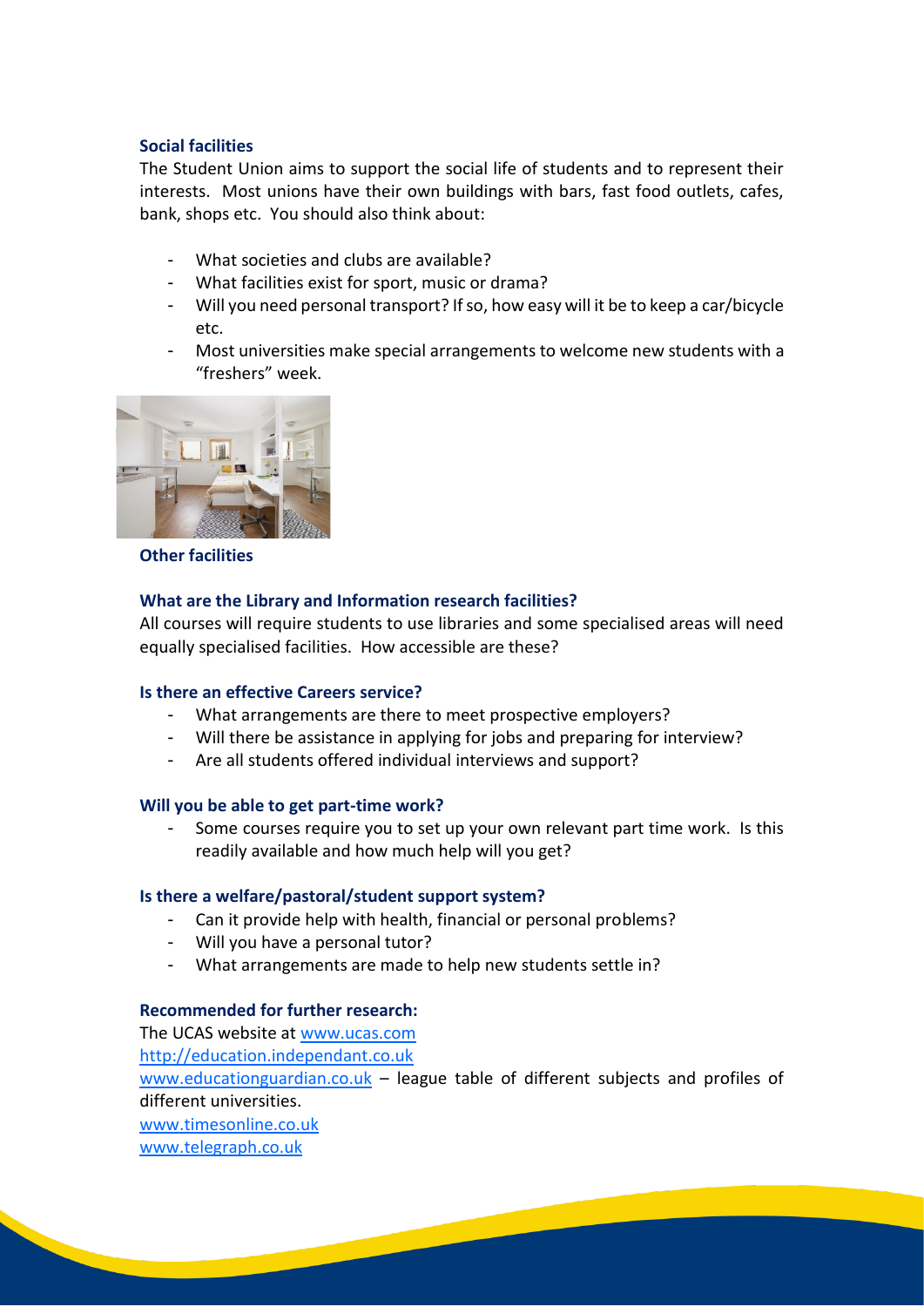You'll be investing a great deal of time and money in your degree so make sure that you make an informed choice. Of the students who drop out of higher education in their first year, the majority do so because they have chosen the wrong course or the wrong university for them, so do your homework!

#### **Research, Courses and Advice**

There are over 50,000 possible course combinations to choose from, so where do you start? Students can look through the course search on the UCAS website to get a good idea of what courses are on offer. Students can also get information from the university's prospectus. Some subjects can be combined; some students choose to combine a subject with a foreign language with the opportunity of spending an extra year abroad. There's also the option of studying a subject that offers a sandwich year: the course is spread over four years, one of which is spent working in industry- and earning a salary.

Most students choose a subject that they are familiar with and enjoy at A level. It's imperative to check the content at degree level to make sure it is the right course.

Some students choose to study a 'new' subject. There are examples across the disciplines here and students are advised to talk this through with their UCAS mentor.

Students should check the grades/points required for the course choices and these should be in line with student's predictions. Students should be realistic about what they might achieve but they must also be positive and aim high for at least one or two of their selections with one or two 'safeguards' where the grades/points are a little lower.

For career planning advice see UCAS site www.ucas.co.uk, www.ukcoursefinder.co.uk

In recent years some Universities have introduced tests for some of the courses they offer. For all of these tests students will need to register on-line; for UKCAT this is done individually through the Pearson group, for BMAT, students register through the school. For all of these tests, students need to access sample questions and past papers on the relevant websites (details given below) to prepare adequately.

<u> San Salaman Sala</u>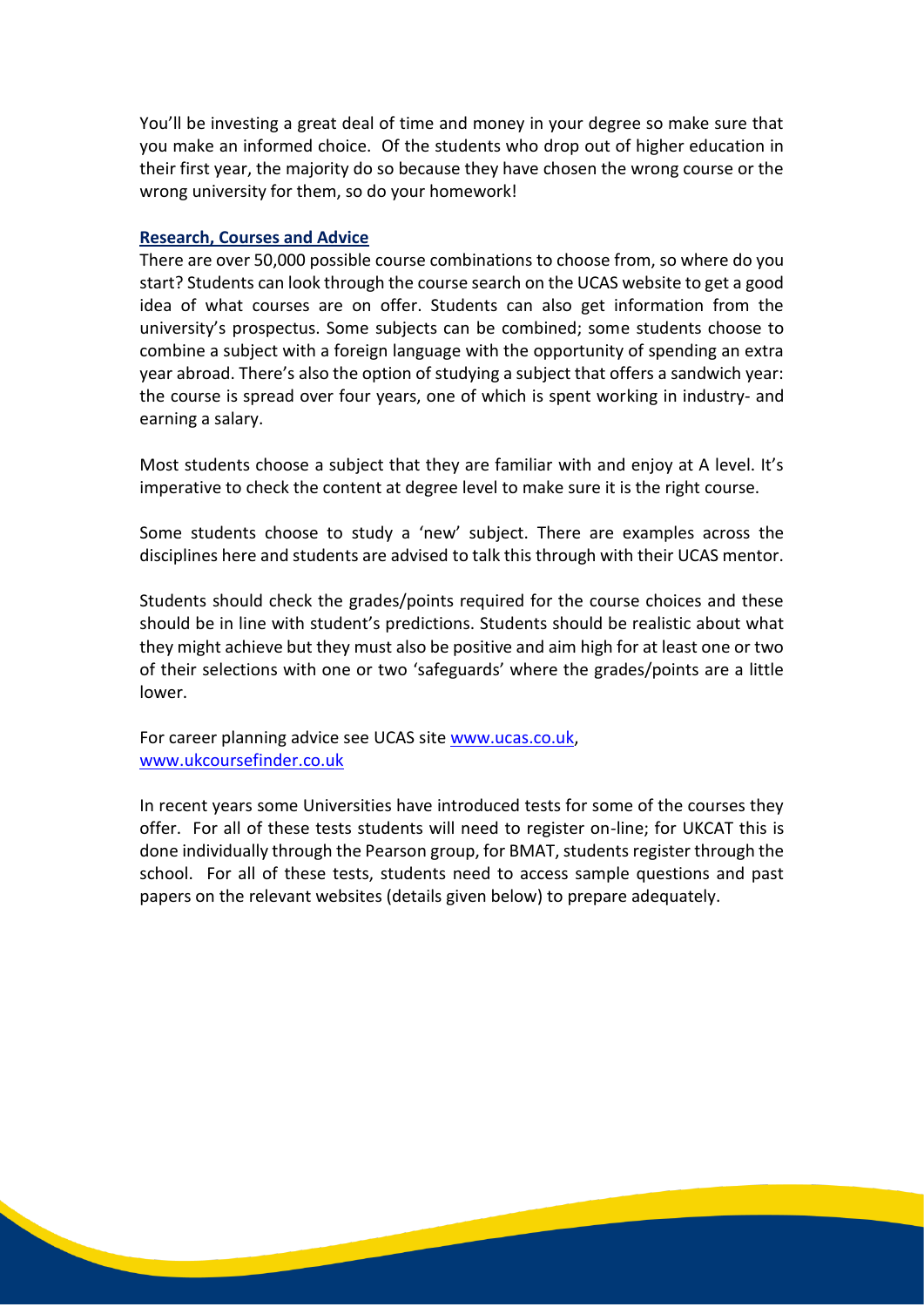# **Applying to Oxford or Cambridge**

Oxford and Cambridge are regarded as the best universities in the country and a degree from these universities is highly prestigious. The competition for places is fierce and students who wish to apply should be predicted grade A in all A level subjects. The application to Oxford or Cambridge has to be completed by  $15<sup>th</sup>$ October although the school recommends that applications are submitted by the end of September.

#### **A collegiate university: who does what?**

Oxford and Cambridge are 'collegiate' universities. This means that they comprise:

- various faculties and departments in different academic subjects
- a number of Colleges

Both universities are organised in the following way:

|                | <b>University:</b>                                                                                                                        | <b>The Colleges:</b>                                                                                                                                                                                                                                            |  |
|----------------|-------------------------------------------------------------------------------------------------------------------------------------------|-----------------------------------------------------------------------------------------------------------------------------------------------------------------------------------------------------------------------------------------------------------------|--|
| $\blacksquare$ | Determines course content<br>Organises lectures,<br>seminars, practicals and<br>projects Sets and marks<br>examinations<br>Awards degrees | Are responsible for the admission of<br>undergraduate students Organise<br>small-group teaching<br>(supervisions/tutorials)<br>Are responsible for academic and pastoral<br>٠<br>care<br>Offer accommodation, places to eat and<br>٠<br>recreational facilities |  |

#### **Courses at Cambridge:**

One of the most distinctive characteristics of Cambridge courses (also called Triposes) is that they cover the subject area very broadly in the initial years and then offer a wide range of options in which to specialise in the later years.

Students with a clear sense of the subject they wish to pursue at university can specialise, while those who are less certain are able to explore the wider subject area before deciding what to focus on.

#### **Course structure**

Courses are divided into 'Parts', with each Part lasting one or two years. You must pass exams in two Parts to graduate with an Honours degree. Engineering and some science subjects also have a Part III that leads to an MEng or MSci degree.

#### **Teaching methods:**

Your faculty or department arranges lectures, seminars and practicals that students from all Colleges attend together. Your College also arranges supervisions (regular small group tuition with subject specialists) for you.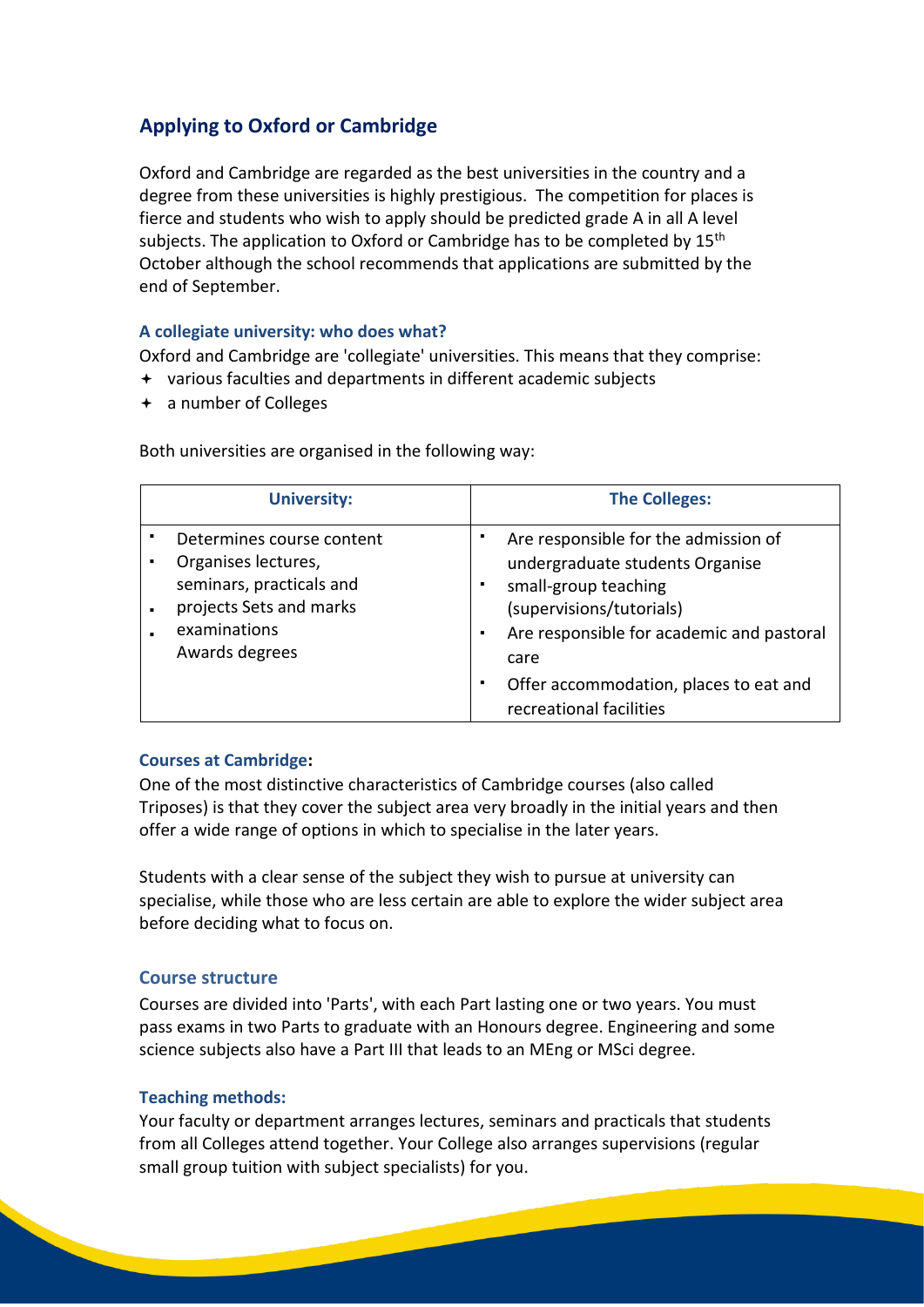However, as at all universities, there is a much greater emphasis on independent and self-directed study here compared to school or college. You are responsible for your own learning and are expected to read beyond what's required for your lectures and classes.

#### **Courses at Oxford:**

Oxford offers more combinations of subjects than Cambridge. E.g Philosophy, Politics and Economics (PPE); Psychology, Philosophy and Physiology (PPP); Engineering, Economics and Management (EEM); Physics and Philosophy.

#### **Tutorial teaching:**

'Tutor' is Oxford's name for a member of academic staff. They are experts in their field, and tutorials are a chance to get individualised teaching from them. At least once a week in each subject studied, groups of two or three students will spend an hour with their tutor, discussing a topic in depth. This personalised attention means that you will face rigorous academic challenges on a weekly basis, encouraging and facilitating your learning in a way that just isn't possible in a lecture. It also means that tutors are immediately aware if you need any extra support with any aspect of your course, so they can help you right away.

#### **Application:**

You may only apply to Oxford **or** Cambridge, you cannot apply to both universities. Applications to Oxford and Cambridge (along with all your other UCAS applications) must reach the institutions by mid-October. Your Oxbridge application counts as one of your applications on your UCAS form. Cambridge will also require you to complete a 'Supplementary Application Questionnaire' online. Cambridge sends all the relevant instructions to complete this online upon receipt of your UCAS application. Oxford at present does not require an additional questionnaire, although that may change.

#### **Assessment Tests:**

Recently, admissions or assessment tests have become an increasingly important part of the application process for most subjects at both Oxford and Cambridge. Most admissions tests are administered by the Admissions Testing Service. They take place in early November in school and you must be registered by the deadline in mid-October. Some courses require a test to be taken at interview, in this instance your college will make the necessary arrangements for you to sit the test and you will not need to register beforehand.

#### **UMS Scores:**

Cambridge will ask for high UMS (uniform mark scheme) in every AS and A – Level unit taken. They will measure UMS performance on an **average** across three subjects. In the last admissions round the average Cambridge applicant scored 90% on this measure, and the average successful Cambridge applicant scored 95%. Based on this, those applicants averaging 85% or below in their three best (or most relevant for Science/Maths courses) AS subjects are unlikely to be called for interview. Oxford do not request UMS scores.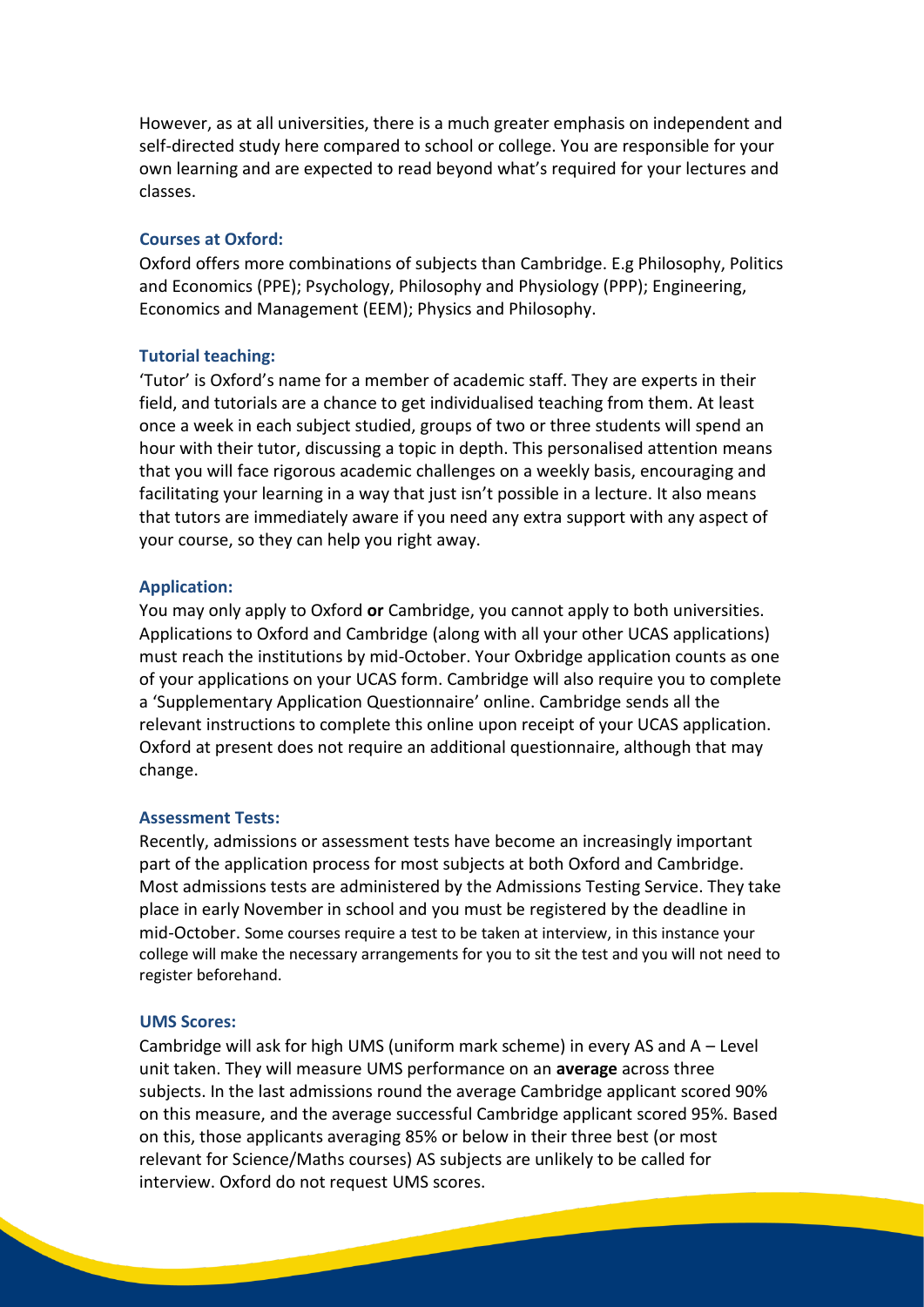#### **Interview:**

Interviews at both universities are held from early December onwards.

#### **Optimise your Chances of Success:**

If students present a very strong academic record they will be actively encouraged to apply to Oxford and Cambridge universities.

A possible successful Oxbridge candidate will have the following:

- A high proportion of GCSE A and A\* grades A\* predictions in most subjects at A Level.
- Perform well in admissions tests
- A passionate commitment to the chosen subject. Additional wider reading is a must.

Students must strengthen their academic work as much as possible to support their application to Oxbridge. This includes:

- Read books relevant to your area of interest. Universities often have prereading lists available that are a great place to start
- Reading relevant professional journals
- Read commentary on current issues. Broadsheet newspapers such as The Guardian, The Times and The Independent are ideal or magazines such as The Week, New Statesman and The Economist.
- Look for relevant research work published on the internet
- Discuss aspects of your A level subjects in detail with your teachers
- Develop special areas of interest in your subject and research them
- Read newspapers and collect articles which may be relevant to the subject you wish to study (e.g. legal cases)
- Attend lectures, masterclasses and summer schools
- Watch podcasts and documentaries
- Get as much relevant work experience as you can, and write it up carefully and analytically

#### **Other Tests**

As more and more courses have become competitive the need to differentiate between candidates has become more apparent. This has led to these courses requiring additional tests.

LNAT (Law: some ten of the top UK Law Schools now require this)

BMAT, UKCAT (Medicine: four universities require BMAT and virtually all the others require UKCAT)

**Contract Contract Contract Contract Contract Contract Contract Contract Contract Contract Contract Contract Contract Contract Contract Contract Contract Contract Contract Contract Contract Contract Contract Contract Contr** 

SAT (for universities in the USA)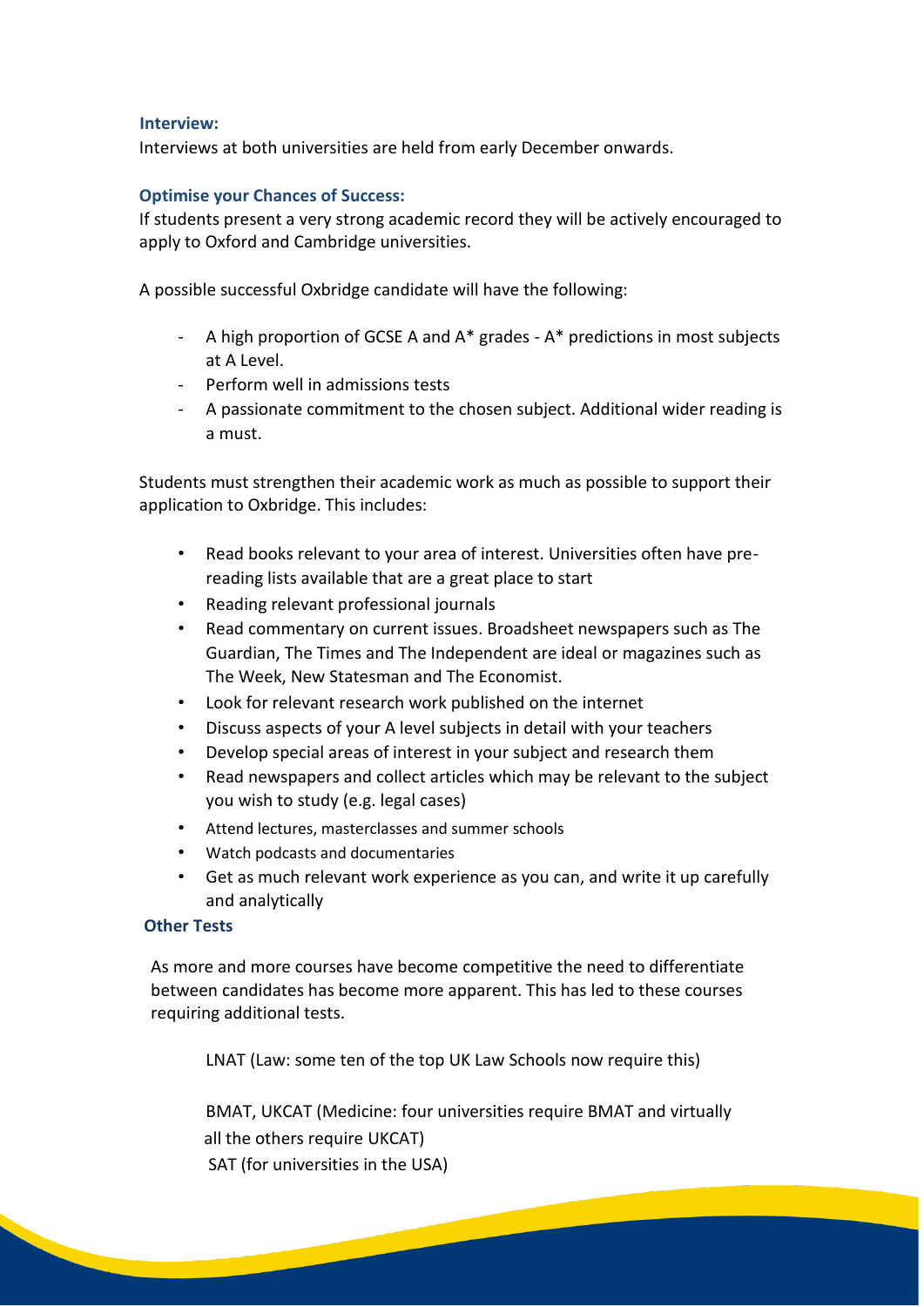#### **Summer school preparation for University applications**

There are a number of different courses available during the summer holidays. As university places are very competitive, there is a greater emphasis on making your application stand out. Attending a summer school will add value to your Personal Statement.

There are a number of different websites to use. www.oxbridgeprograms.com www.oxfordroyale.co.uk www.london.ac.uk/tasters www.etrust.org.uk/headstart www.premed.org.uk www.prelaw.org.uk



#### **Entry to Medicine or Dentistry**

Every year students from school obtain offers from Medicine and Dentistry. Make sure that you are able to take your place among them by following the school's advice. You may apply only to either Medicine or Dentistry. These are particularly competitive courses and applicants have earlier deadlines. The following will be required.

#### **High academic achievement and potential**.

You will be expected to have achieved A\* results at GCSE level. Particular attention will be paid to the results achieved in science subjects, including Maths, and at least a grade B is also usually required in English. You should be able to demonstrate that you have achieved at least a grade A at AS level in both Biology and Chemistry and that you have the potential for top grades in these subjects at A level. Many students applying have achieved considerably higher grades. Repeating modules is not a good idea for some universities.

#### **Evidence of extensive and appropriate work experience**.

You will have to able to show that you have as good understanding of the relevant area for which you are applying. You can demonstrate that you have the ability to communicate clearly by your response to work experience. A list of placements will not be enough. Mature and perceptive analysis will be expected.

#### **Appropriate personal qualities**.

Both Medicine and Dentistry require the ability to relate effectively and empathetically to patients while at the same time maintaining a thorough and sensible approach to working under pressure and establishing priorities. You will need to provide evidence of these qualities through voluntary work, ideally sustained on a regular basis over a considerable period of time. A wide range of community, charitable or hospital based work environments would be suitable, so working with children; people with learning or physical disabilities or with the elderly would all provide suitable experience.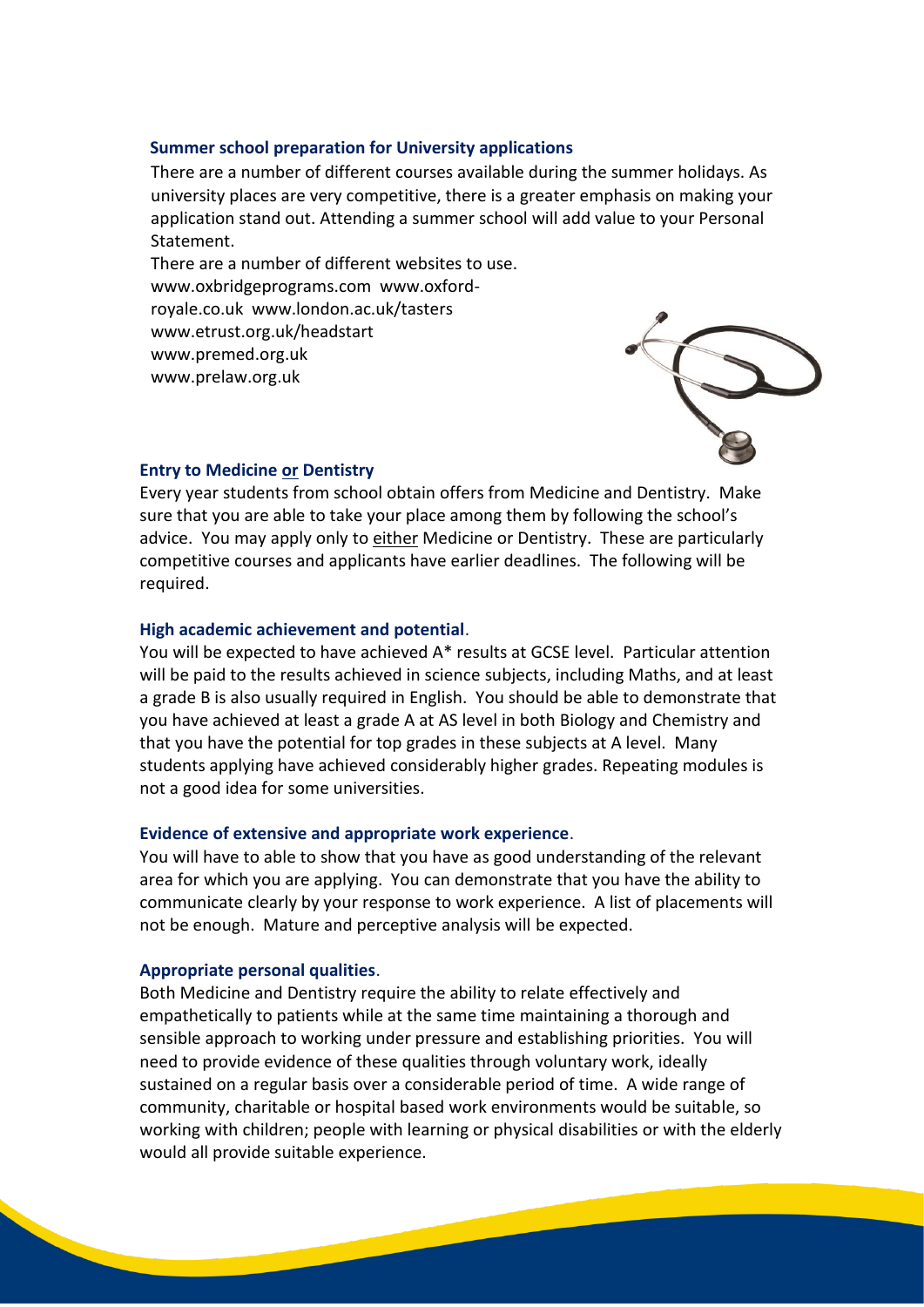#### **A strong interest in science in general and either medicine or dentistry in particular**.

You will be expected to have up-to-date and accurate information in relation to scientific developments, such as some of the possible applicants of the human genome project or of generally modified foods. General references to reading scientific periodicals are not sufficient. It is advisable to read a 'quality' newspaper everyday to be informed of current issues in the medical field and elsewhere.

#### **Knowledge of current issues in relation to the NHS.**

You will be expected to have some knowledge about organisation and funding of the NHS. You should aim to keep a file of relevant material, including website references so that you are able to keep abreast of current issues.

#### **Ability to score well in Admissions tests**.

Students applying to study Medicine at Oxford, Cambridge or University College London will be required to take the biomedical Admissions test (BMAT). See [www.bmat.org.uk.](http://www.bmat.org.uk/) Many Medical and Dental schools now require applicants to sit the UKCAT. Se[e www.ukcat.ac.uk](http://www.ukcat.ac.uk/) to learn more about the test and to check which universities require the test for 2023 entry.

#### **It is very important to look carefully at medical / dental school websites before you apply. Pay close attention to the way in which the course is delivered.**

#### *Useful websites and reading*

[www.guardian.co.uk](http://www.guardian.co.uk/) click on Society and then Health [www.bma.org.uk](http://www.bma.org.uk/) [www.bmat.org.uk](http://www.bmat.org.uk/) (for information about the Biomedical Admissions test) [www.ukcat.ac.uk](http://www.ukcat.ac.uk/) [www.chms.ac.uk](http://www.chms.ac.uk/) this site, 'The Council for Heads of Medical School' has a link to other useful websites [www.Admissionsforum.net](http://www.admissionsforum.net/) becoming a doctor in the NHS (published by NHS Careers, see [www.nhs.uk/careers](http://www.nhs.uk/careers) Dental Care in the NHS published by NHS Careers, see [www.nhs.uk/careers](http://www.nhs.uk/careers) [www.bda.org.uk](http://www.bda.org.uk/) [www.dentaklhealth.org.uk](http://www.dentaklhealth.org.uk/)

[www.wioodyswebwatch.com](http://www.wioodyswebwatch.com/) Click on Professions and scroll down to Medical and Health

**Contract Contract Contract Contract Contract** 

[www.wellcome.ac.uk](http://www.wellcome.ac.uk/) [www.medicalnewstoday.com](http://www.medicalnewstoday.com/)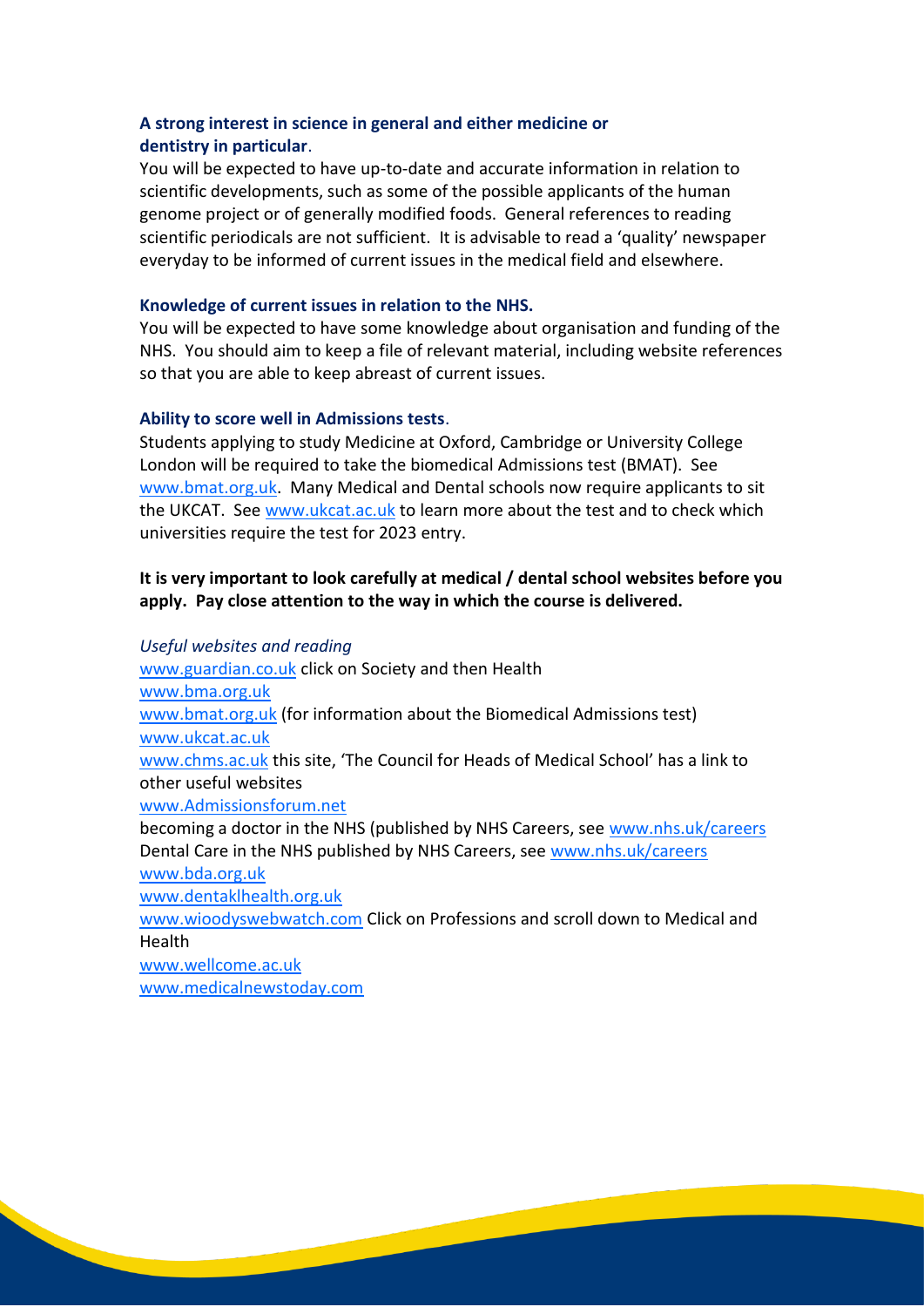#### **ART and DESIGN Applications**

There is a different application process for those interested in Art and Design courses; through UCAS Route A or for Foundation via the Art School. Art Teachers will advise.

Students will need to apply to do a Foundation year prior to a degree and this application is made directly to the relevant art school.

Route A applications should be with UCAS from  $1<sup>st</sup>$  September to  $15<sup>th</sup>$  January 2023. Route A courses often require the successful completion of a foundation course as an entry requirement so students must check these prerequisites carefully.

All Art and Design students will be expected to supply a portfolio of work for interview. This is usually A1 or A2 in size. Occasionally to be sent digitally.

# **Key Date: 2 May - 2<sup>nd</sup> Mentor Meeting Completing UCAS application form**

#### **UCAS APPLICATION PROCESS FOR STUDENTS 2022/2023**

- Think carefully about applying to university. Do you really want to study a particular course?
- Studying at University is expensive; do you want to live at home or away?
- How do I apply?

All students will apply through UCAS application online [www.ucas.com](http://www.ucas.com/) This webbased service allows you to apply to UK higher education through school. - click on APPLY then students. There are a few guidelines that you must follow. You will need to use the school's buzzword; this is – **ashmoleacademy1**

The registration process will create a username for you. You will be asked to provide a password and memorable words or phrases. Do not use a silly password or memorable phrase, for example 'password' it will not be accepted – choose something you can remember easily – you will need it every time you log on.

The instructions on screen for each stage are very clear; however you will not be able to enter your qualifications until you have entered the centre number confirming you are applying from Ashmole Academy – **THE CENTRE NUMBER IS: 12204.** If you completed your GCSE's at another school you must enter their Name and Centre Number on your form. You will need lots of information, for example your examination details and the examination boards. You will also need to know the borough you live in and that the fee code, for your **LEA** is **02.**

**Contract Contract Contract Contract Contract**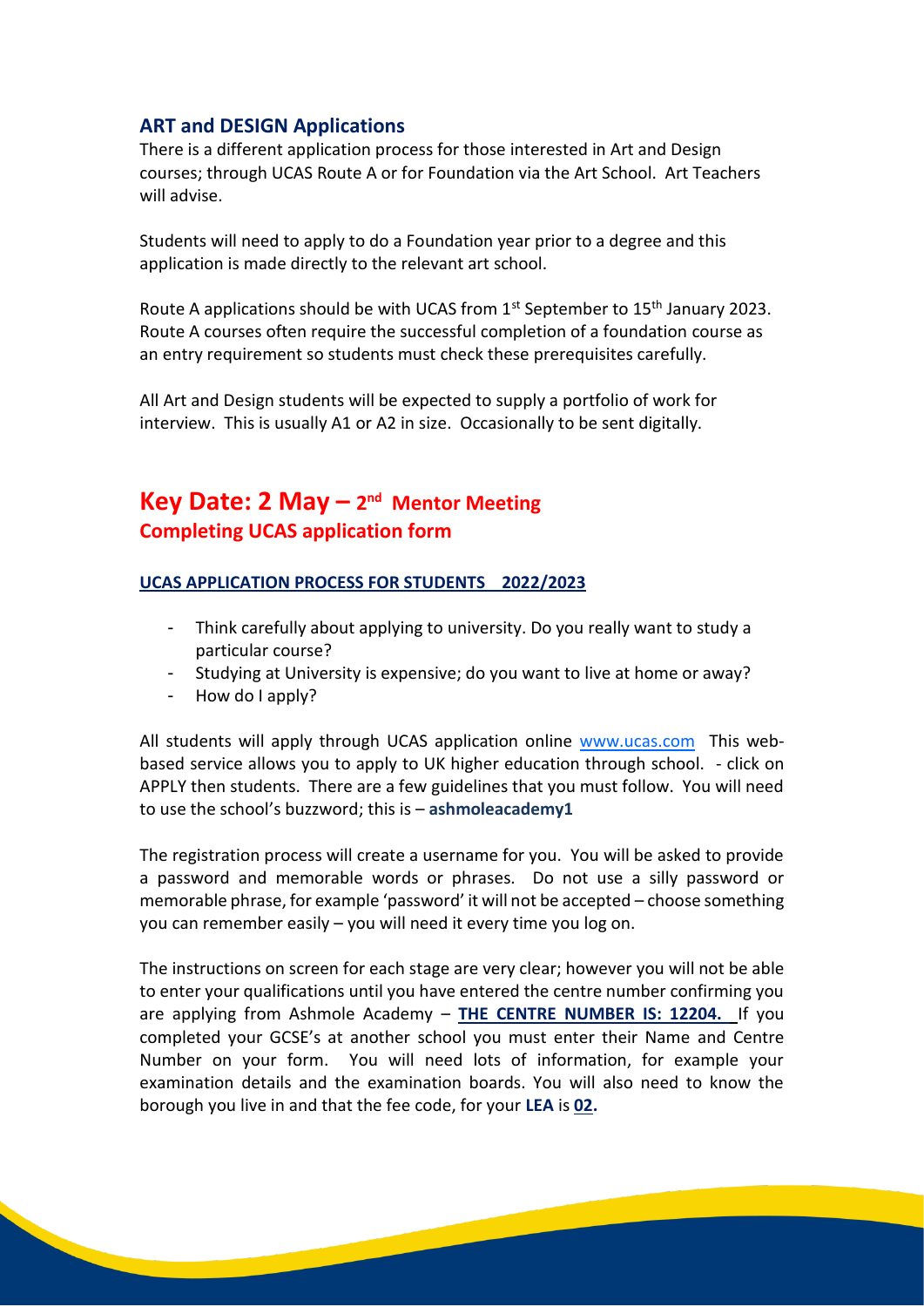For your Personal Statement you must use fonts Times New Roman, Arial/Courier – size 12. You can do this in Word for spell check purposes and cut and paste on to screen. You can write up to 45 lines.

Make sure that you have the qualifications to apply for the course. The personal statement is the most important part of the form and needs to be accurate, positive and stress why you want to follow that particular course. Please make sure that you save your work at regular intervals.

The most important decision to make is what to study, then where to study, making sure the choices are realistic. Your UCAS mentor; this could be your form tutor and Ms Ocloo, Sixth Form Manager are there to help.

When you are sure that your form is complete, send to the referee as directed and inform your tutor that this stage has been reached. You are required to pay UCAS for this service and payment of £26.50 can be made on line using Visa, Switch, or Maestro.

Ms Ocloo will attach the school's reference and your form will be sent to UCAS. You are now in the system and can track your application on-line. UCAS will notify you on receipt of your application and you will be provided with your unique UCAS number. You must use this number in any contact with UCAS or universities.

Some universities ask students to attend an interview. Where this happens students will be given mock interview practice. Some institutions ask for work to be forwarded; please let Ms Ocloo know if this is the case.

Once the form reaches UCAS, and 14 days have elapsed you cannot amend it or add anything to it. Be honest and truthful and be sure to read the UCAS instructions on how to complete the form. Take particular care when completing the fee section and examinations.

What happens following completion of the form is variable. Some students get offers very quickly, other students may not hear from universities until late March. You will need to wait until all of the offers are in before making a decision; again see Ms Ocloo before making a final decision.

Please be prepared to accept rejection as some universities are very heavily oversubscribed. Please keep Ms Ocloo informed of the progress of your application and seek advice where necessary.

**Contract Contract Contract Contract Contract Contract Contract Contract Contract Contract Contract Contract Contract Contract Contract Contract Contract Contract Contract Contract Contract Contract Contract Contract Contr**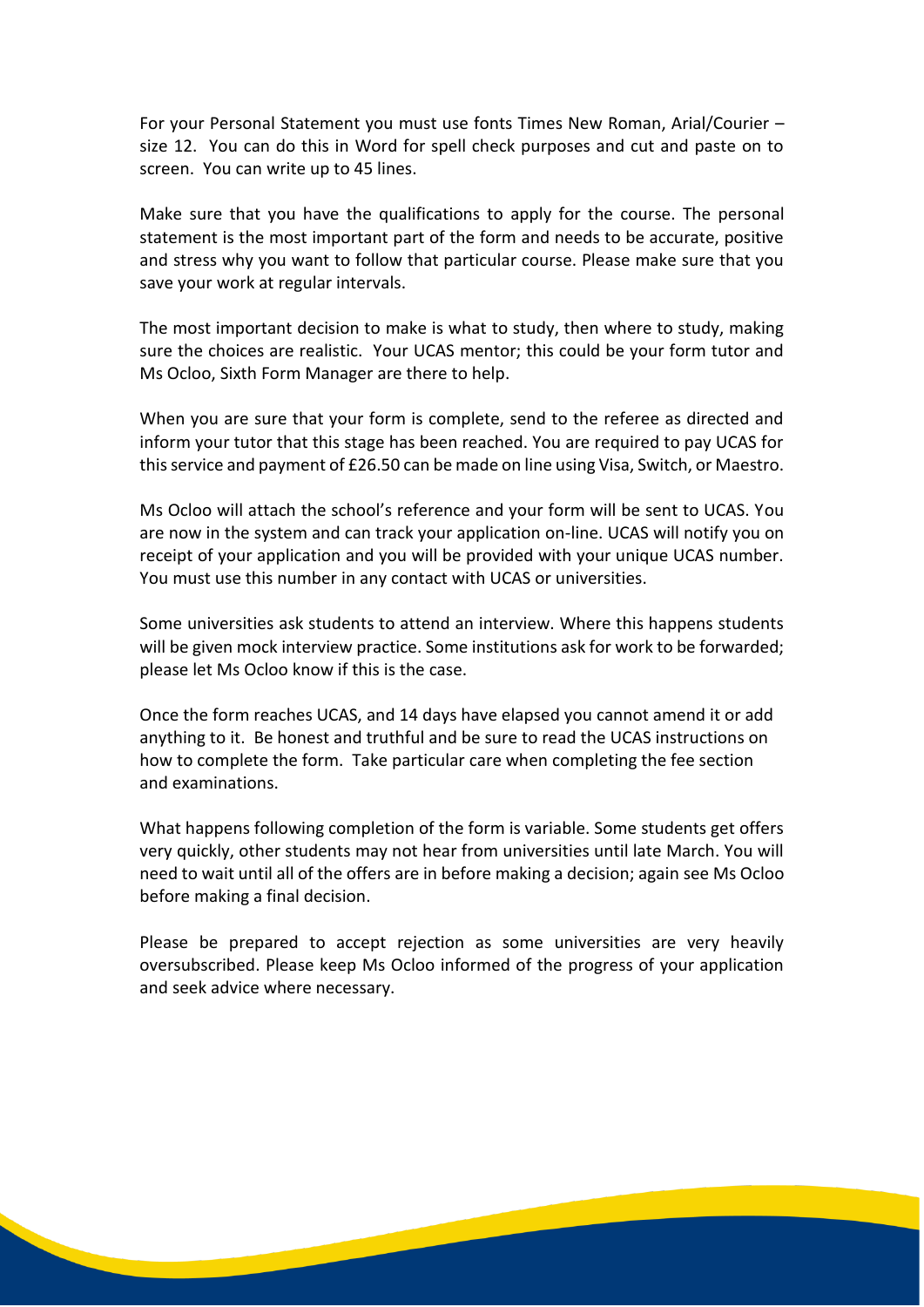#### **DEFERRED ENTRY**

If you want to apply now for deferred entry in 2024 you should indicate this in Section 3 by stating 'Yes' in the box headed 'Defer Entry' against all those courses for which you wish to defer entry. Please **remember to check with the institutions and departments concerned that a deferred application will not place you at a disadvantage**. This is essential and it is your personal responsibility.

Section 10 enables you to explain why you want deferred entry. Remember that what you write might well provoke interview questions.

#### **COMPLETING THE UCAS FORM – BY SECTIONS**

**N.B:** The website version when printed out does not look like the paper version. Do not get worried, just check you have done all the sections – they are the same.

The Web based system programme provides instructions as you complete each section.

#### *SECTION 1*

Generally self-explanatory

The correspondence address is the one which will appear in the UCAS record and that is where correspondence about your application will be sent. This should be your **HOME** address not school!

#### *SECTION 2*

Make sure you enter your **date of birth** correctly; many mistakes are made over this; note that the month must be expressed numerically (e.g. 01.06.92  $= 1$ <sup>st</sup> June 1992)

Details concerning Student Support arrangements (payment of fees); residential category; fee code; area of residence must be carried out very carefully. This material is crucial and you must read all this information very carefully. Every year mistakes are made by students putting the wrong code. If you are not sure what to put, ask do not guess.

In the vast majority of cases you will put your Local Education Authority (e.g. Barnet) to pay your fees and the fee code is **02.**

**DO NOT** put private or 99 unknown. Check this part very carefully, speak to Ms Ocloo if you are unsure.

Area of permanent Residency is the borough you live in e.g. Barnet, Brent, Harrow etc. Be careful about Residential Category and Nationality. If not sure **ASK**.

The box 'Student Registration Number' is not applicable.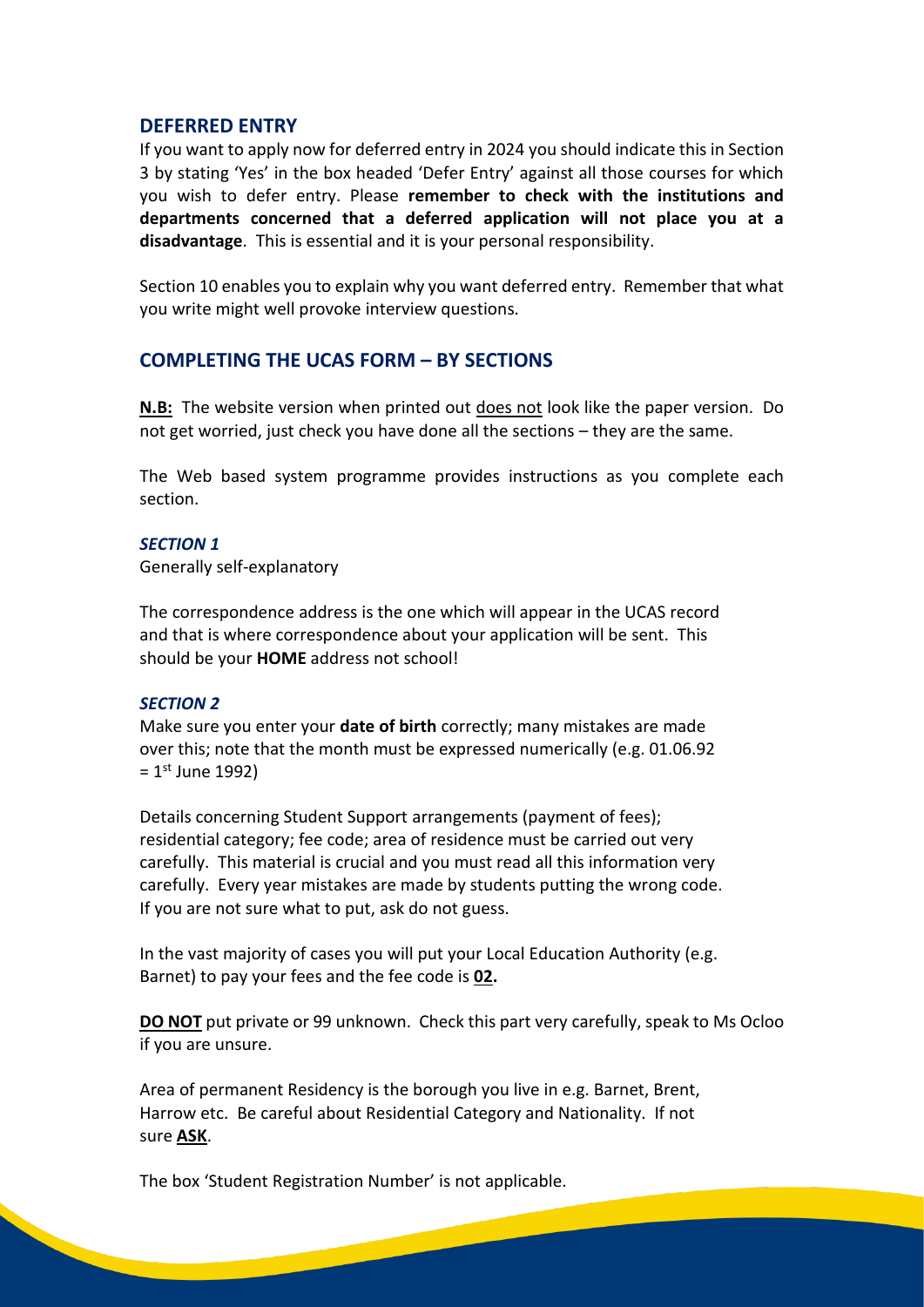You must complete the disability/special needs box if you DO NOT have a disability or special need, the code you use is **0.**

Complete the section on Summer School/Tasters if you have attended any.

#### *SECTION 3*

List the courses you have chosen in the order they appear in the UCAS Directory, NOT in your order of preference. You cannot indicate any preference except by a letter sent directly to the Admissions Tutor of the department of your personal first choice; it may or may not influence the decision to make an offer.)

You have a maximum of **five choices**, but are not obliged to fill up all five. These are blind choices, i.e. each university does not know which other universities you are applying for unless you apply for more than one course at the same university.

If you are applying for Medicine, Dentistry, Veterinary Medicine or Veterinary Science you have a maximum of four choices. If you complete more than four such courses, your application will NOT BE PROCESSED. You may complete the other choice with a different course, or leave it blank. You may have to do a BMAT or UKCAT exam depending on which universities you apply to. Consult Ms Ocloo on these matters. The BMAT exam will take place early November 2018 in school.

You can look at examples on [www.bmat.org.uk.](http://www.bmat.org.uk/) The UKCAT exam in NOT taken in school and you must register yourself for this in the early summer term of 2022

Everyone applying for Law should make all their applications in that subject. You may have to do a LNAT exam depending on which university you apply to. LNAT takes place in early November 2022 [www.lnat.org.uk](http://www.lnat.org.uk/)

You may only apply to Oxford OR Cambridge, NOT BOTH

If you wish to defer entry put yes in the correct column for each course for which you wish to defer.

Point of entry – **DO NOT** put anything here, it does not apply to you.

You are also advised to apply for courses which offer different levels of acceptance grades, and to ensure that you do not make things difficult for yourself by applying only to very popular institutions and courses. Your predicted grades MUST be used as a guide by you for selecting the universities. Be realistic in your choice.

<u> San Salaman Sala</u>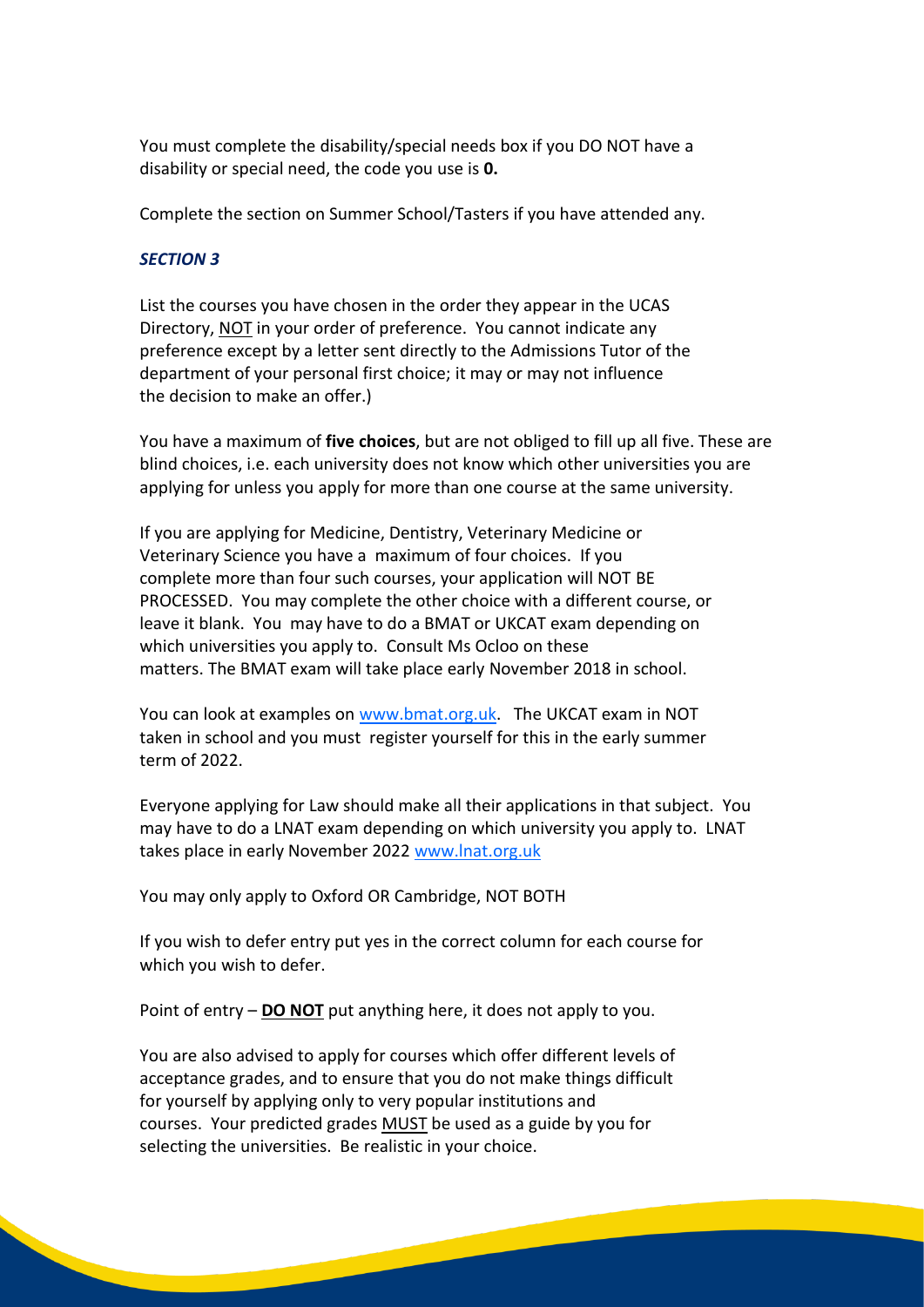Be prepared to defend a selection of courses that lack an obvious common thread and try to cover yourself in your personal statement (Section10).

#### *SECTION 4* – *Secondary Education*

DO NOT mention primary education. If you have attended more than one secondary school, these must be included.

#### *SECTION 5*

Criminal convictions: do not lie as it will invalidate your application.

#### *SECTION 6*

These details are required for planning purposes but are NOT passed on to the Admissions Tutors in Universities and Colleges.

N.B.: This section must be completed in full.

Occupation refers to the Occupation of one of your parent(s) **NOT YOU**.

#### *SECTION 7 – Qualifications*

This is an extremely important section where you declare all the academic qualifications you have gained at GCSE or equivalent, and those for which you are currently studying.

#### *SECTION 7*

You must enter all the academic qualifications you have so far achieved (i.e. GCSEs; only enter A levels if you are a post A-level applicant.

You must give the school's examination centre number (12204) and the name of the School. If you came into the Sixth Form from another school you must give the appropriate information. Scroll down on appropriate box on the programme.

All subjects must be entered in the chronological order in which you took them; group together those taken at the same time (no specific subject order is required). The month is given numerically.

If you wish to include examinations for musical instruments only include the highest level achieved and put it in the right hand column. Again the web system will guide you through this procedure.

List all the qualifications not yet completed – i.e. the A levels which you are in the process of studying (unless you are a post A-level applicant).

**Contract Contract Contract Contract Contract Contract Contract Contract Contract Contract Contract Contract Contract Contract Contract Contract Contract Contract Contract Contract Contract Contract Contract Contract Contr**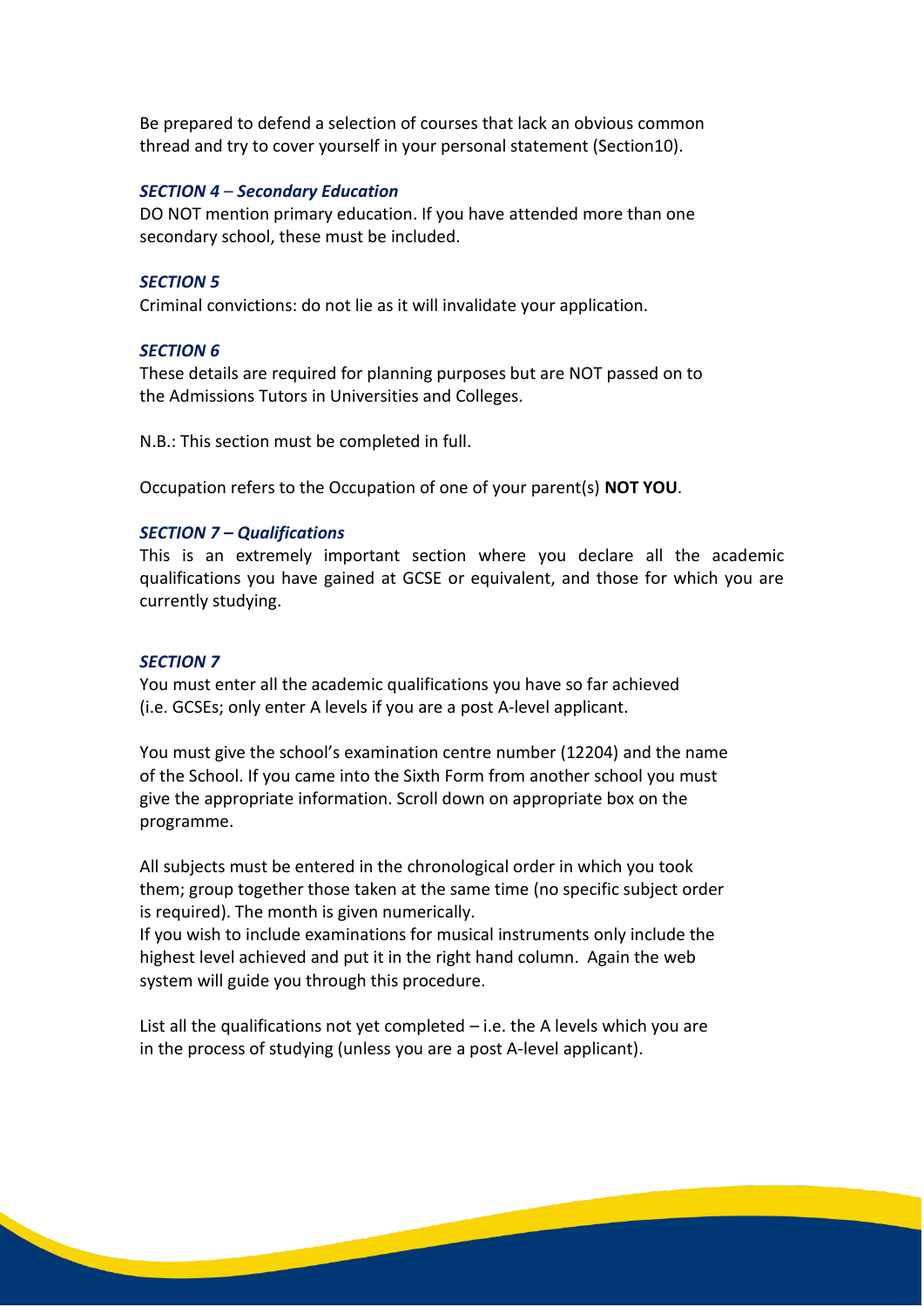#### *SECTION 8*

Special needs or support. Complete as required.

#### *SECTION 9*

- Paid employment. Declare paid employment if it:
- is relevant to the course you are applying for:
- shows an ability to copy with a busy lifestyle;
- you would want to discuss what you gained from the employment at interview or in your personal statement

#### *SECTION 10***—***Personal Statement*

This is crucial and is your opportunity to tell Universities why you are applying and why they should admit you. For universities/courses that do not hold admissions interviews the personal statement is your **only** chance to communicate directly with university tutors. We stress there is no single right way of completing this section but it is easy to give a poor impression of yourself, so take care.

# Key Date – 9<sup>th</sup> May - 2<sup>nd</sup> Mentor Meeting

Writing your personal statement

#### **Personal Statement**

The Personal Statement is your invaluable opportunity to influence the admissions tutors and explain your motivation – especially important when applying for competitive and vocational courses. It is likely to be between 350 and 550 words. Early preparation is strongly advised. It must stand out, and be attractive to read. No purpose is served by cramming everything into a relatively short space; the statement should be about 4000 characters (43 lines) – and carefully chosen words at that. Write in complete sentences, and recognise that lists are of limited value.

Avoid any information that is misleading, fictitious or trivial. You are also reminded of the need for good, clear English as some applications are rejected on account of poor spelling and punctuation. The web system does not have a spell check so work on Word and cut and paste onto your UCAS form. Get it checked first though before completion.

The principal aim is to convey your enthusiasm for studying your chosen subject(s); hence most of the Personal Statement will reflect your academic and intellectual interests. Throughout, specific examples are far more convincing than general statements.

Our advice is to work on the basis of three paragraphs.

In the *first* paragraph, outline clearly the reasons for selecting your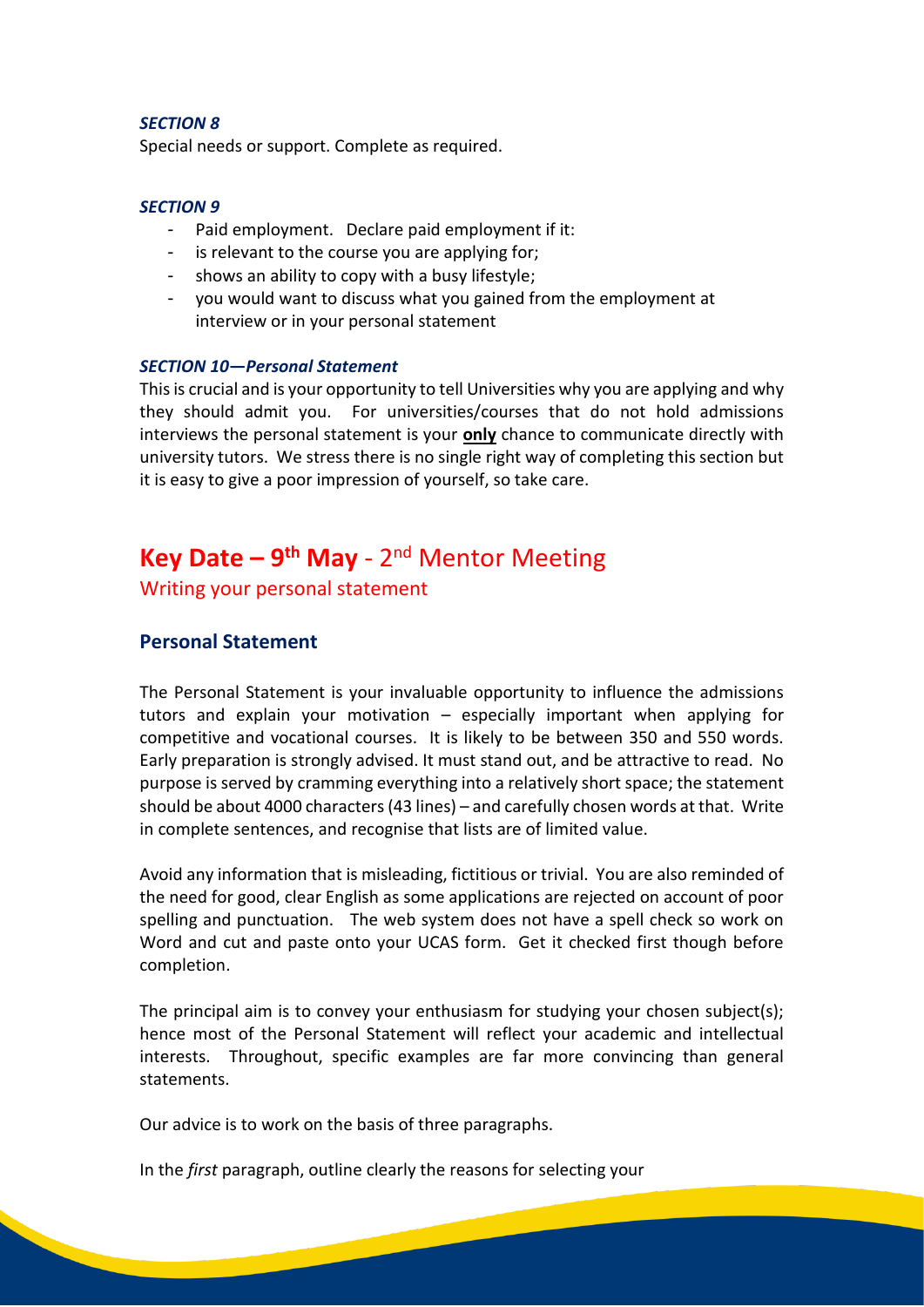courses/subjects(s). Explain exactly what it is that excites you about them, and make explicit reference to examples of topics, lessons, practicals, research, courses, fieldwork, projects, reading outside the syllabus, etc. Where a joint honours degree is involved you should do this for both subjects. If you have not studied your proposed degree subject at school, explain exactly what has attracted you to it, and offer details of research that you have done. You might also want to explain how your chosen subject links with one or more of your other 'A' level subjects, or even with general studies courses. In other words, you must justify your choice of degree course.

The *second* paragraph might start with some details about your academic achievements, such as scholarships, prizes awarded and participation in external competitions. In this paragraph you should also give some indication of your career aspirations (if you have any) and, where possible, establish links between your degree course choice and your career choice. Relevant work experience should also be described here, and especially in the case of applicants for courses in Medicine and Law. It is essential to explain exactly how you benefited and what you learnt from your work experience. If you plan to take a Gap Year, outline the reasoning behind your decision, and try to give some indication of what you are planning; any activity that is likely to develop your wider skills is particularly worthwhile in this context.

The *third* paragraph offers a golden opportunity for you to advertise your individual strengths and qualities, and thus to impress the selectors with your likely contribution to university life. This opportunity must be seized. The aim here is to include examples of activities which demonstrate your leadership skills, your capacity for teamwork, your enterprise or originality, your sensitivity to the needs of others and contribution to the community, and your determination to stick at a task.

Select three or four activities which bring out these qualities; they do not have to be confined to school activities, and might well include sporting, musical, artistic and dramatic talents and achievements. Charitable works, community service, team membership, direction of a play, posts of responsibility, musical activities, unusual hobbies are simply a few of the possibilities. Do not include long lists of school sports team representation, or foreign countries visited.

Remember that the aim is to establish that you are an interesting individual in your own right, with your own values, priorities and agenda, someone who will clearly benefit from both the course and university life. This should be encapsulated in a short concluding sentence.

Many universities now list in their Admissions Criteria Profiles the sort of attributes they are looking for in successful applicants (this is particularly so for Medicine, Dentistry and Veterinary Science). If your chosen university/course publishes an admissions Criteria Profile then you must give examples of the attributes they are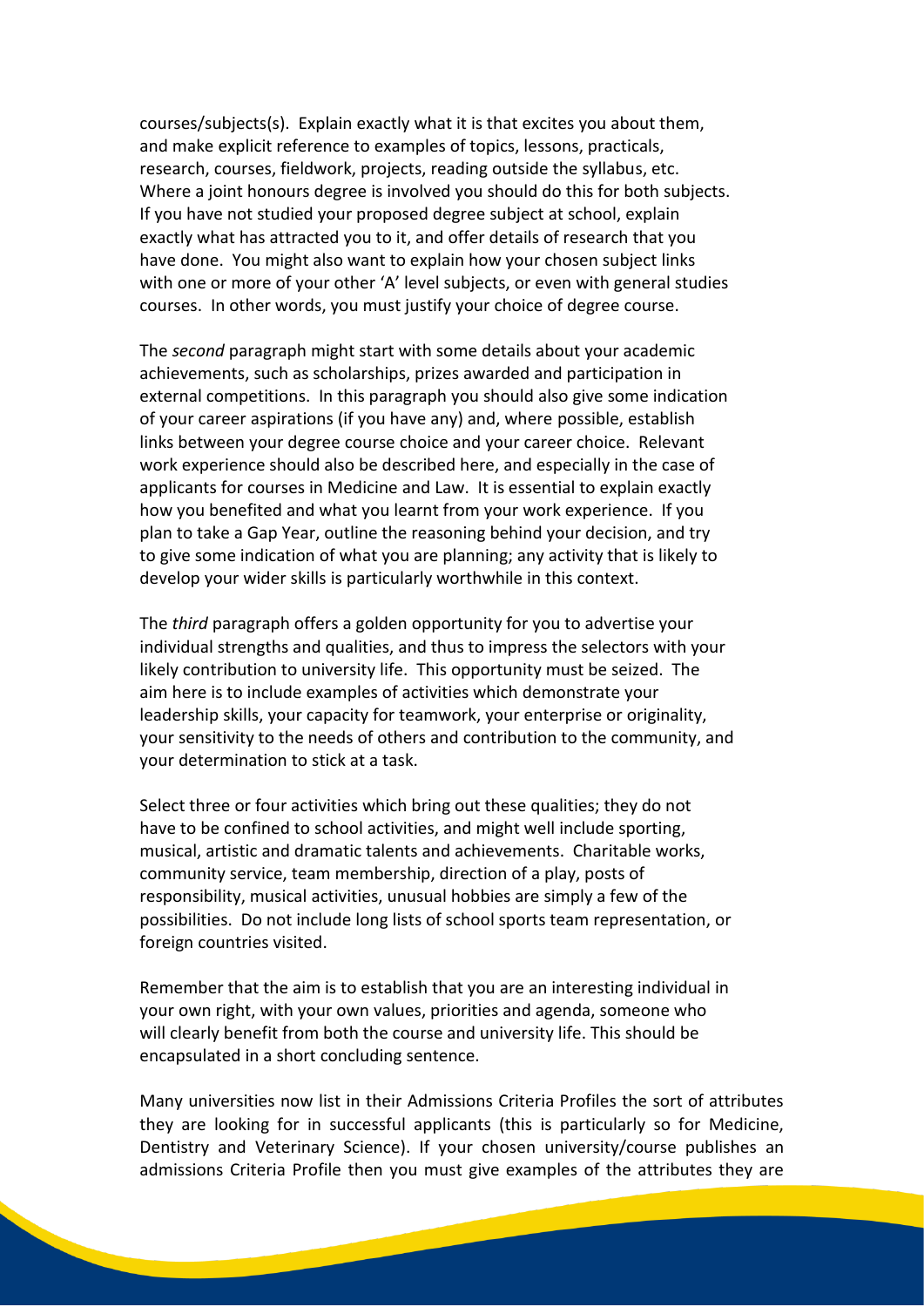looking for in your personal statement. Such attributes may include: leadership and team work skills; problem solving; ability to cope with a busy lifestyle; empathy; integrity; relevant work experience; resourcefulness, etc.

#### **What experiences you should have**

Merely listing pursuits may appear boastful and unconvincing; it is vital to explain the importance of your experiences, what you learnt from them and how they have enhanced your knowledge and interest.

#### **Too few experiences?**

If you are lacking experiences as the UCAS deadline looms, you should firstly get reading - ask your teacher for book recommendations and power-read for a few days, noting down interesting points. For lectures and courses, great resources are our local universities. Many offer free evening lectures so search the relevant department of other universities for further details and get yourself booked onto at least one. Do reflect on your time studying your subject, it is likely you would have been on a trip at some point which may have triggered or enhanced your interest.

#### **Too many experiences?**

If you are in the fortunate position of having many experiences pursuing your chosen subject you must be careful not reel off a list, as impressive as it may be. Try to group experiences, so for example a trip and a lecture may have informed you of the historical development of the subject whereas that book you've just finished may have given you a new insight into the development of a cutting edge theory. Emphasis needs to be placed on important experiences so it may be an idea to miss out some of your less interesting experiences.

#### **'You' – Your Extra-Curricular Experiences**

These experiences will help to prove that you are a resourceful, resilient, reliable and committed student (amongst other just as desirable characteristics). Again, you should avoid reeling off a list of every achievement since your first merit in Year 7. Instead, make clear how each experience has developed you; all those duties involved in being a prefect demonstrate commitment, so too does membership in a band, though perhaps with a touch more creativity, captaining a team involves leadership and communication skills.

In terms of organising your extra curricular experiences, perhaps group them into 'skills that will make me a good student' and 'skills that will make me a good person to have about'. Suggestions of such skills are below:

'Skills that will make me a good student'

- Being a 'self-starter'
- Independent
- Questioning
- Hard working
- Committed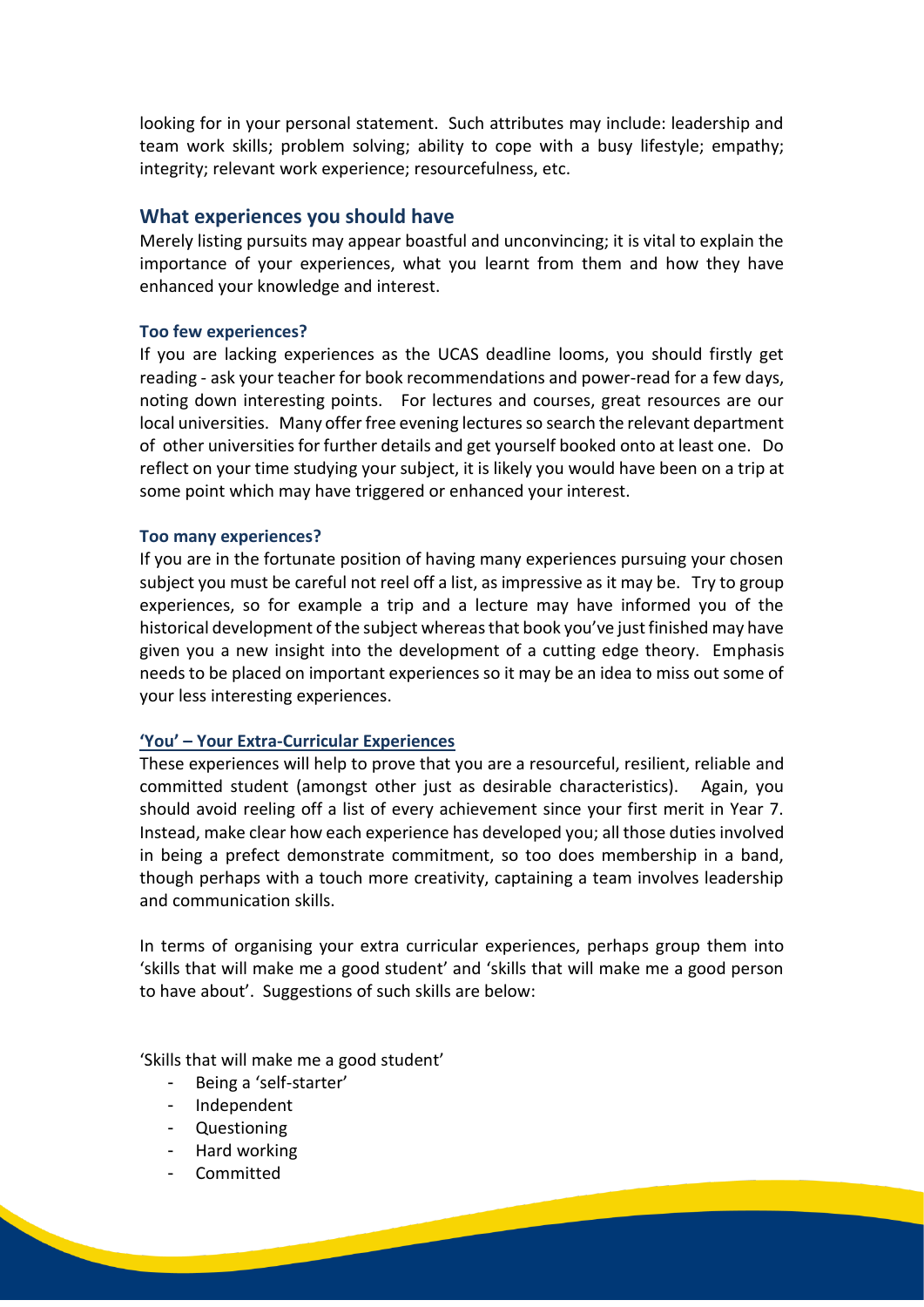- Enthusiastic
- Resilient

'Skills that will make me a good person to have about'

- Musical
- Sporting (not common-room poker, even if it is for "matches")

- Teamwork
- Organisation
- Management
- Leadership
- Communication
- Problem Solving
- Reliability
- Innovative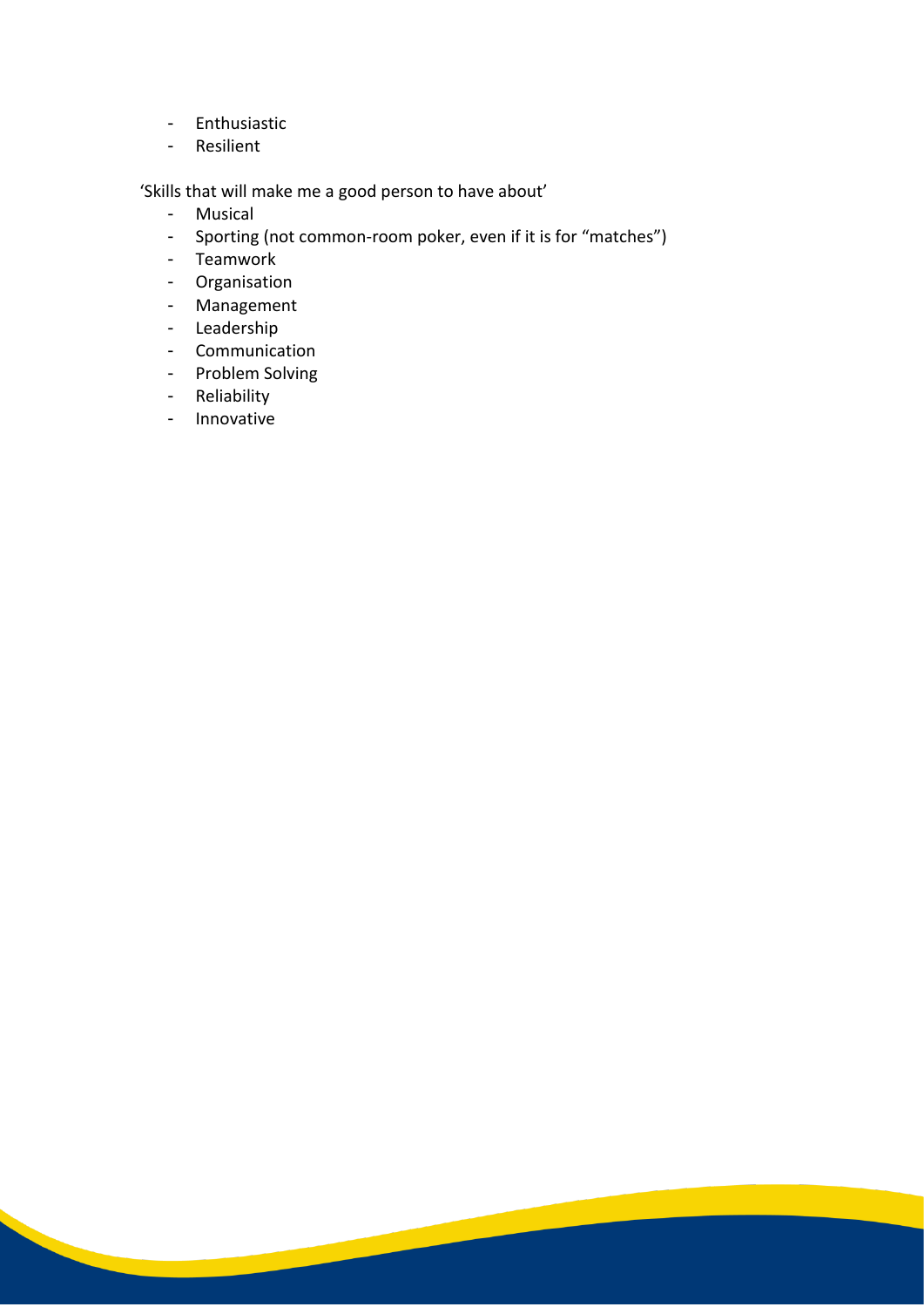# UNIFROG

Unifrog is the complete destinations platform for Ashmole students. It will provide independent advice and guidance to all students, whatever their future career. Student can:

- Research over 1500 careers key skills, linked subjects and apprenticeships and labour market information given for each one. Search by keyword, school subject, sector or competency.
- Discover subjects to study at university, access expert tips on how to make successful applications eg reading lists, example statements.
- Access to expert tips on every progression pathway, PSHE and wellbeing support.
- Expand knowledge by completing MOOCs massive open online courses produced by universities around the world in a vast range of topics and subjects.
- Research all apprenticeships, universities, colleges and sixth forms in one place. Rank and filter these results based on data you would usually have to go to loads of websites to find. On Unifrog, it's all in one place.
- Build a portfolio of activities, competencies and achievements (eg. Volunteering). View personal record of Careers Education, Independent advice and Guidance activities.
- Receive support in writing high-quality CV and Personal Statement.

#### [https://www.unifrog.org](https://www.unifrog.org/)

<https://www.loom.com/share/bf30f7508ecc4bbaae87baa10aa04154>

Begin by completing the profiles to give you additional guidance on potential areas of interest and future study.

Research careers, potential courses and universities. Remember to save vour searches so that you can return to them at any time.

Once you have identified potential courses and universities, consider completing a MOOC. These are fantastic enrichment activities and provide useful additional information for your personal statement and interview.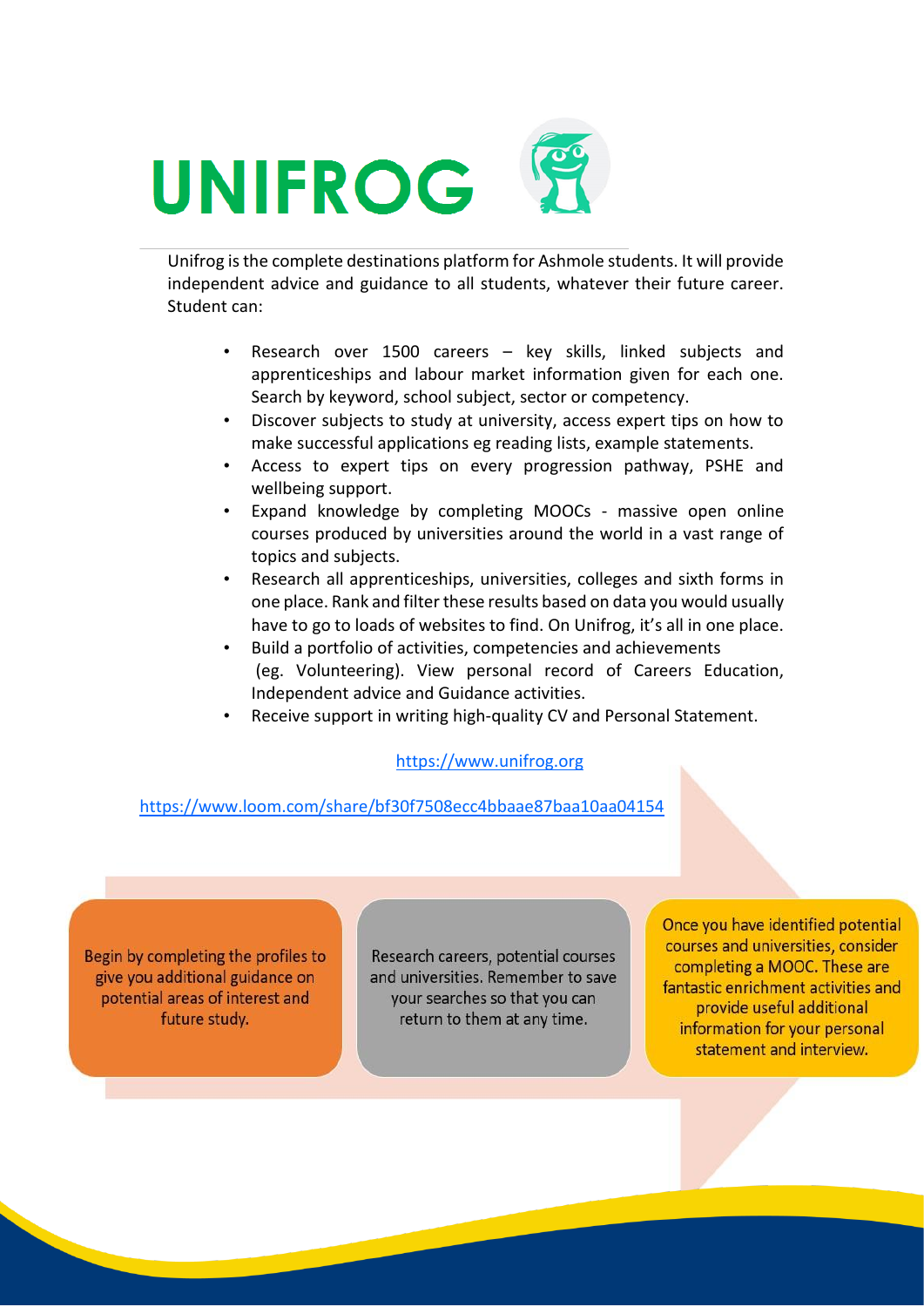#### **Open Days**

To see if you are suited to a university it is advisable to visit that university during an official Open day when it is safe to do so, or make a virtual visit to that university where you can explore all facilitates available to you. To see further information on Open Days visit [www.opendays.com](http://www.opendays.com/) or see the website of the relevant university.

Things to consider during open days or virtual visits:

When you visit an open day, there is often an opportunity to visit the halls of residence.

Is a place in halls guaranteed? Would a place still be guaranteed if you made this university an insurance offer? How much does it cost? Do I still have to pay during holiday time? What are the facilities like for catering? Is there suitable accommodation nearby if you live off campus? What are the travel costs of travelling between campus and accommodation? How secure it the halls of residence?

What access to Wi-Fi do I have?

Questions to ask students who are currently studying at the university:

Did you manage to find part-time work? How have you found the course so far? How have you been supported on the course? What is a typical day for you? What are the halls of residence like? What's the town like? It is safe? What social events take place?



# **Location**

The location of where you will study for the next few years may influence your decision on which university to attend. It is important that you look at the geographical location of the universities you are interested in.

The following questions may assist you further in making your decisions:

- Are these universities city based or several miles outside? How often will you be travelling back home? Is there a cost implication?
- How close are the amenities to where you might live at university?
- Cost of living As you are aware the cost of living in London and the Southeast is more expensive than the rest of the UK. Find out how much student accommodation is at university.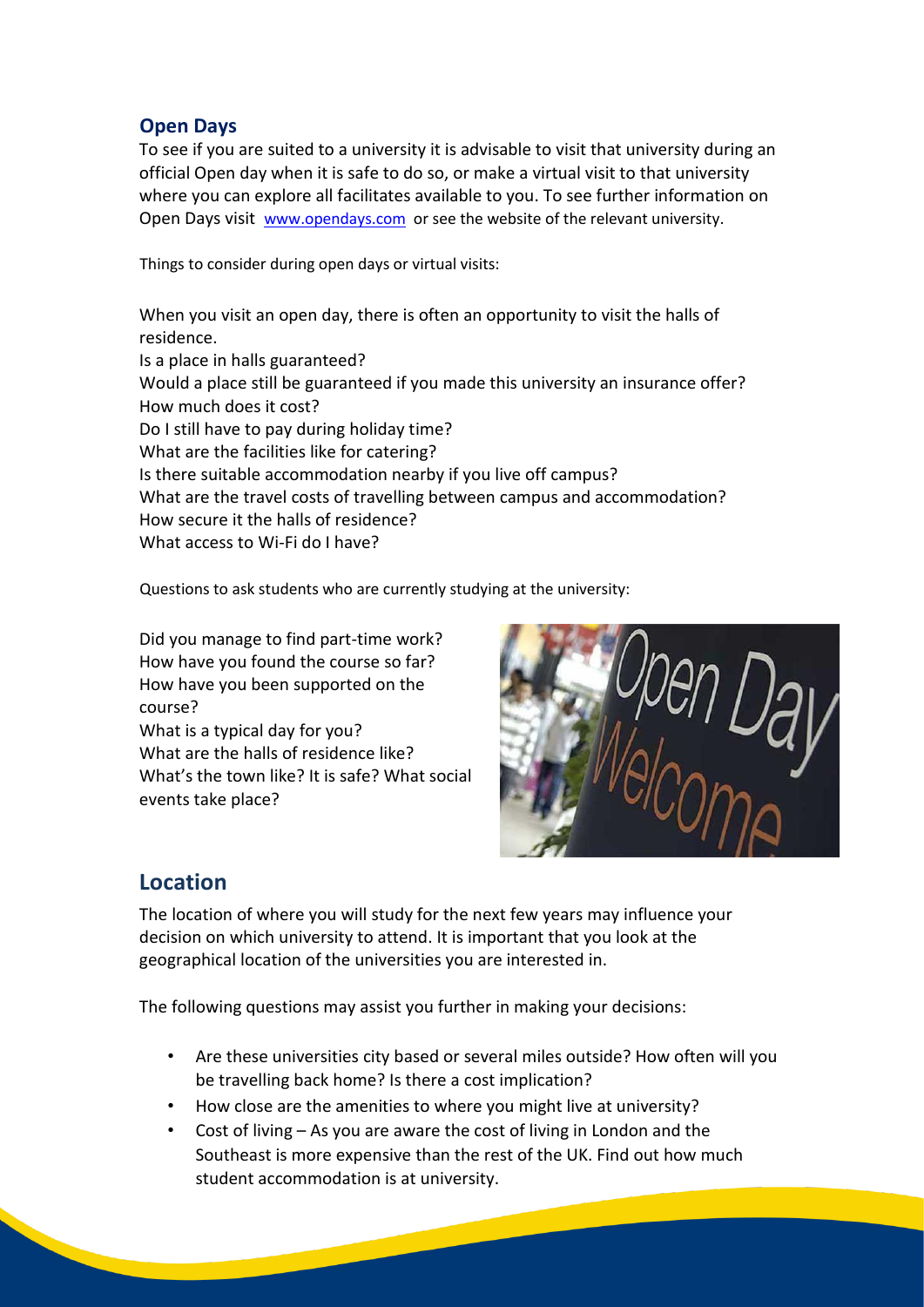#### **Taking a Gap year**

Many students decide to take a gap year before they begin university. This can be a productive way to spend a year and is viewed as a positive experience by many universities and employers. However, you must use your year constructively in order to show it was worthwhile**.**

If you are thinking of taking a year out, here are some things to consider.

#### **What you could do**

There is a whole range of things you could do during your gap year, like:

- Travel
- Teach abroad
- Volunteer to work on a project at home or abroad
- Work in a paid position to save some money for university
- Gain some unpaid work experience
- Undertake further study or training

#### **The pros and cons**

**Pros**

- You may feel more energised and refreshed after a gap year, which could lead to you feeling more motivated towards your studies.
- You may have the chance to work or study in an area related to your course, which will help prepare you for your further studies.
- You may have the opportunity to travel, see new places and have new experiences.
- If you decide on paid work, you can earn some money to help finance your degree.
- You could gain a sense of real personal achievement through your gap year activities.
- A year of more independent living can mean that you are more mature when you begin university.
- If you decide to work or volunteer, you can gain new skills and develop existing ones.

#### **Cons**

- You may find it hard to settle back into your studies.
- You may not be able to discipline yourself for independent study when you return.
- It could be expensive, for example if you decide to travel or do unpaid work experience.
- Your friends may go off to university, while you will be a year behind them.
- If you don't spend it productively, this could give employers a bad impression.

<u> San Salaman a San San Sala</u>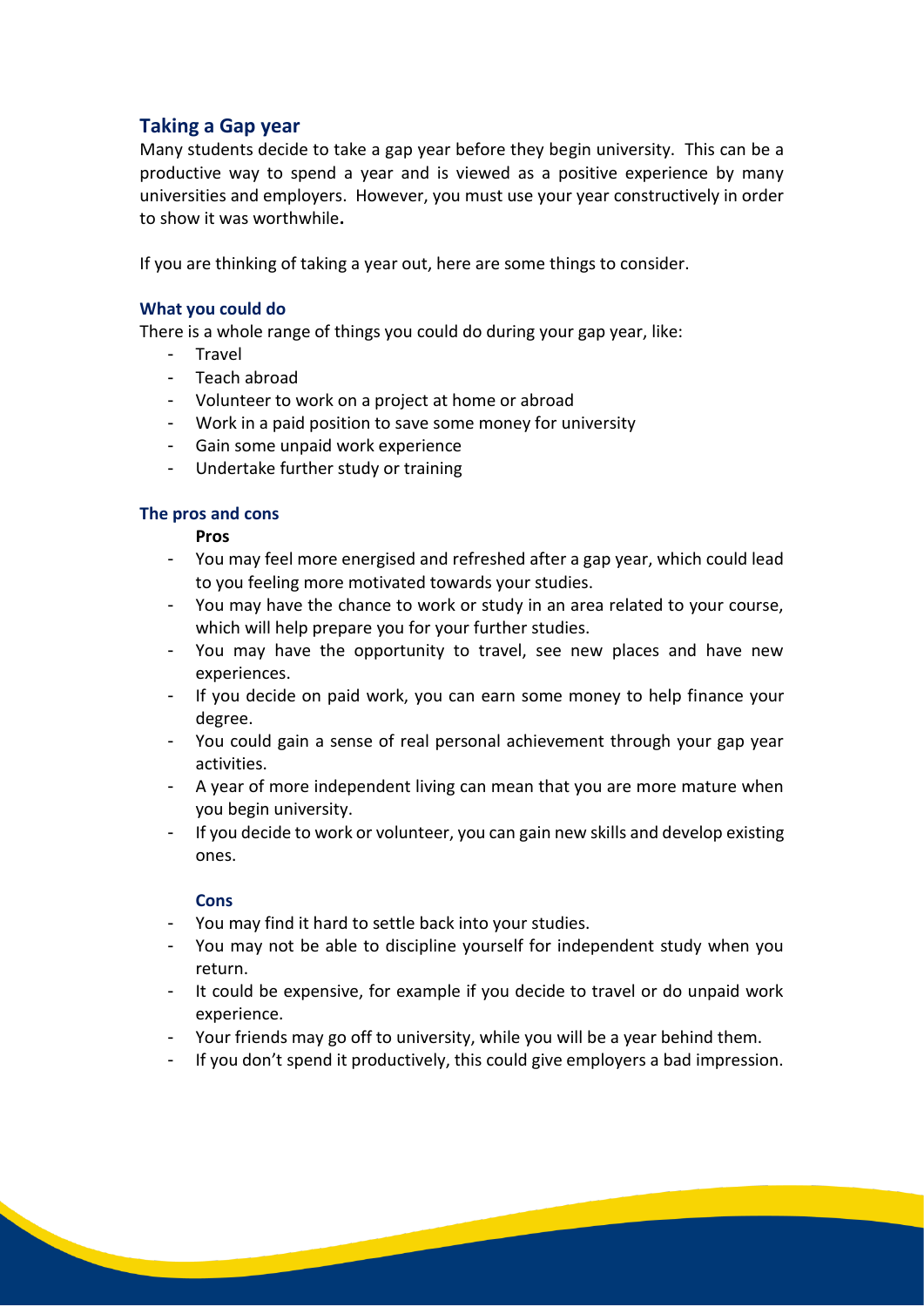#### **Prepare yourself**

- If you want to take a gap year, you'll need to decide what you want to do and then plan it carefully.
- When deciding what to do, make sure you understand your reasons for a gap year, as this will point you in the right direction.
- A useful starting point is the UCAS gap year guide at www.ucas.com/gap
- Research the options so you make the right decisions there are a lot of organisations which can give you gap year ideas and more information about what's involved.
- Gap year organisations can be helpful, but you don't have to use one.
- Make sure you shop around to find the best deal and the gap year that's right for you.
- Set yourself goals, so you know what you want to accomplish in your year out.
- Plan your finances, so you don't get into debt. Think about how much you need to earn and/or how much you will spend.

#### **Useful sites include:**

www.gapyear.com www.gapwork.com www.globaladventures.co.uk www.theleap.co.uk www.raleigh.org.uk

**Contract Contract Contract Contract Contract Contract Contract Contract Contract Contract Contract Contract Contract Contract Contract Contract Contract Contract Contract Contract Contract Contract Contract Contract Contr**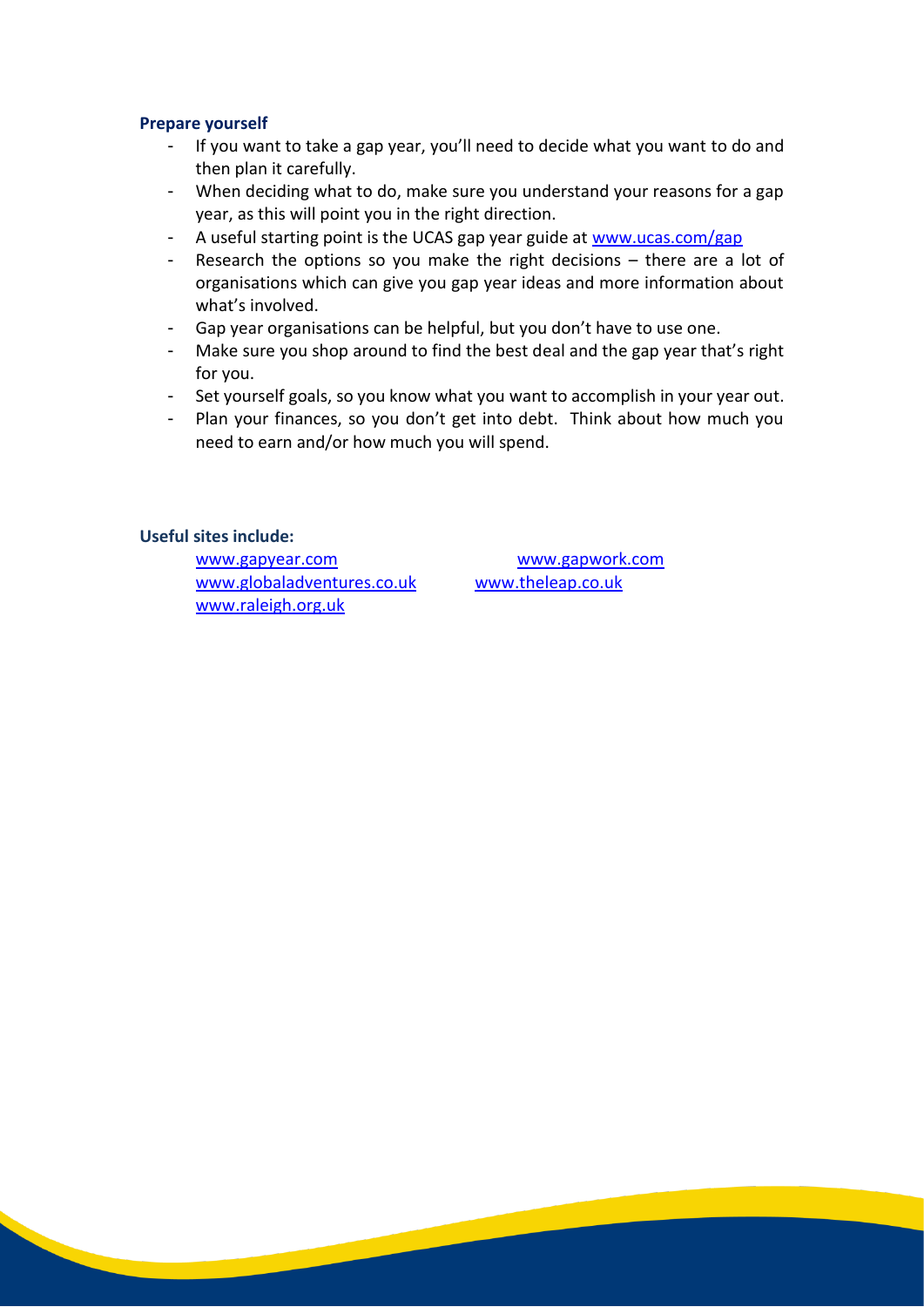#### **UCAS - What happens next?**

Following the receipt of your form, UCAS will send a welcome letter, stating the application number and password. Applicants can use UCAS track to find out about decisions made

Some institutions make decisions quickly; others may keep you waiting until late March. Please don't panic if you don't receive offers immediately.

#### **Firm acceptance**

#### **This is your first choice**.

If it's an unconditional offer the place is yours! So that course provider will expect you as their student. Or if it's conditional the place is yours if you meet the entry requirements. So just in case you don't, you can pick a second offer as a backup – your **insurance acceptance**:

#### **Insurance acceptance**

#### **The backup choice to a conditional firm acceptance**.

If you're choosing an insurance go for something with lower entry requirements, make sure it's somewhere you'd still be happy to go to. That way if your results are lower than expected you might still meet the conditions at your insurance choice, then you'd have your place confirmed there. Remember, you'll only attend your insurance choice course if you don't meet the conditions of your firm choice but you do meet the conditions of your insurance. **You can**'**t choose between your firm and insurance** when you get your results, so make sure you're happy with which is your firm and which is your insurance before you reply.

#### **Decline**

Then you need to decline everything else. Or if you decide you don't want to accept any of the offers you can decline them all and either **add more [courses](http://www.ucas.com/how-it-all-works/undergraduate/tracking-your-application/adding-extra-choices) in our Extra [service](http://www.ucas.com/how-it-all-works/undergraduate/tracking-your-application/adding-extra-choices)** or **see what courses still have [vacancies](http://www.ucas.com/how-it-all-works/undergraduate/results/if-you-have-no-offers) later on in our Clearing service**.

**Contract Contract Contract Contract Contract Contract Contract Contract Contract Contract Contract Contract Contract Contract Contract Contract Contract Contract Contract Contract Contract Contract Contract Contract Contr**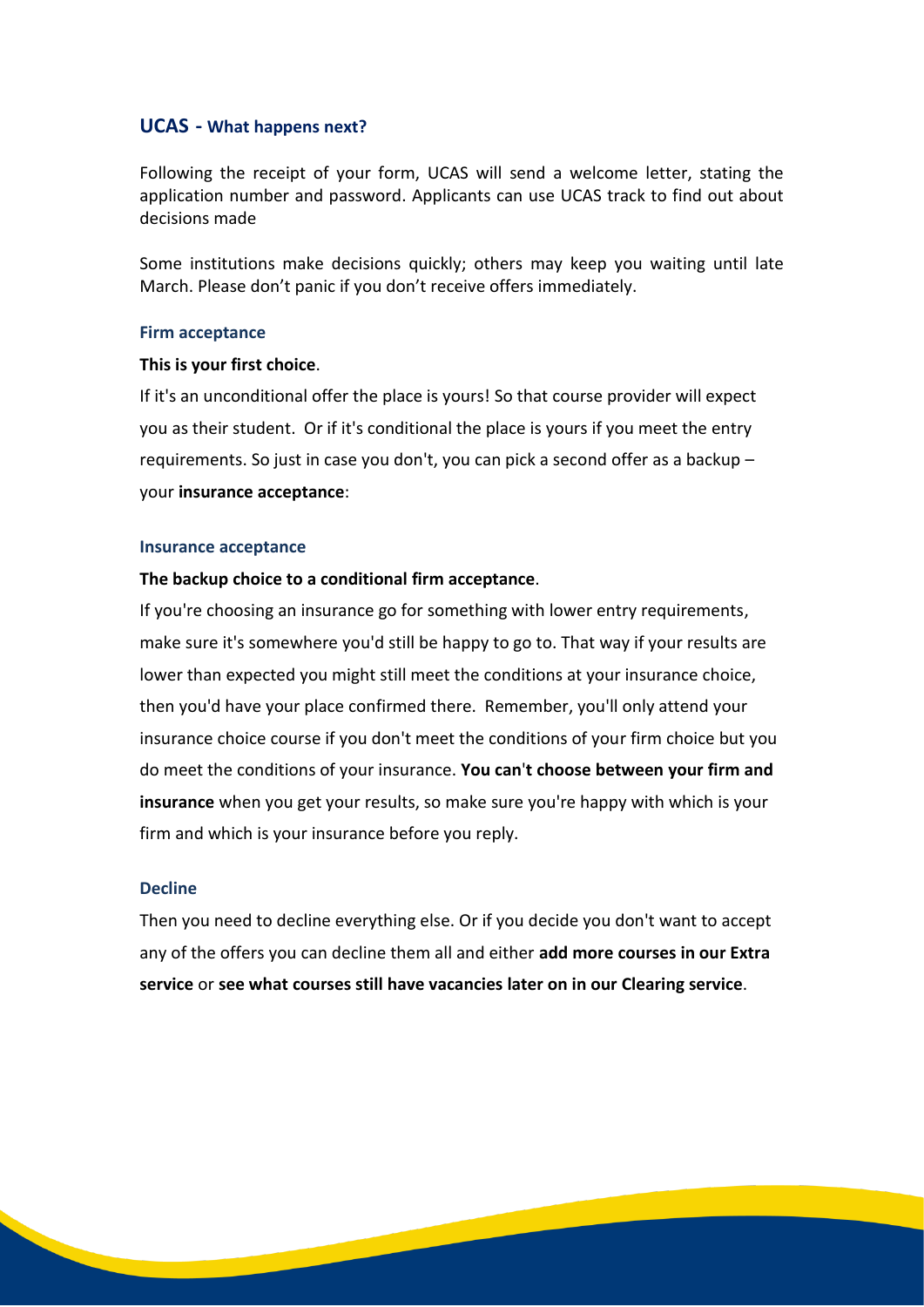When all offers/rejections have been made, you will receive a grid confirming decisions. This letter will give you a date for the final decision on offers.

You can only hold one firm and one insurance offer.

Please check with Ms Ocloo if you are not sure what decision to make.

You cannot hold an insurance offer that is higher than your firm choice.

The offer you really want may be the lowest offer in terms of points or grades required; therefore this offer becomes your firm and insurance offer.

By the time you have to make the decision on offers you should be fairly realistic about your expected grades.

**REMEMBER** that once you accept an offer it is a commitment, just as the institution cannot withdraw an offer and give the place to another student, you cannot go through clearing if you make the offer at your chosen institution. Therefore it is essential that you make choices wisely; see your tutor or Ms Ocloo if in doubt before making a final decision.

Some institutions may stipulate a specific point in a subject, e.g. 120 in English. If you do not get the specific point score or total, the institution will not accept you, as you have not made the offer.

<u> 1990 - Jan Jawa</u>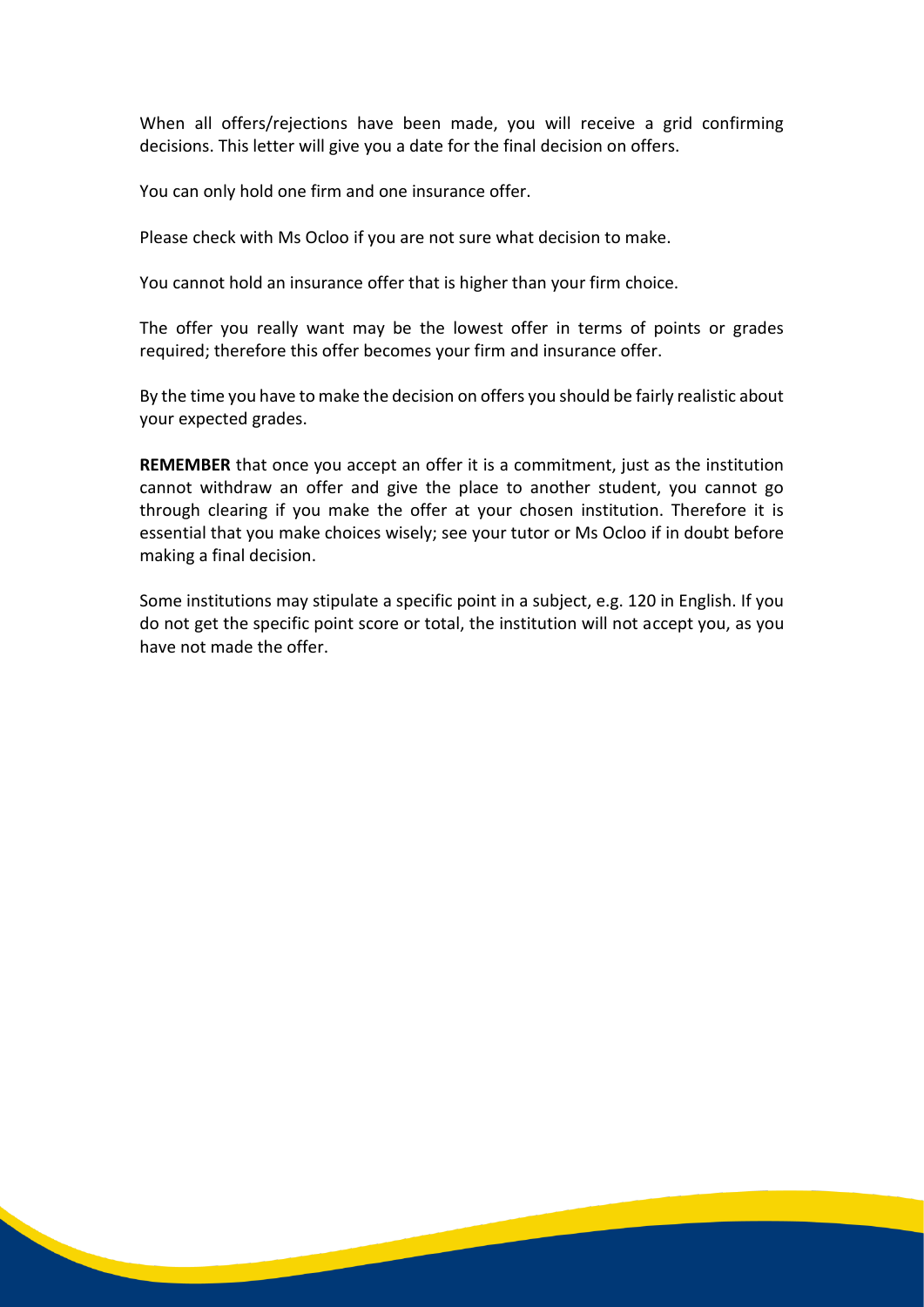#### **University interviews**

It's important to prepare for your interview. Admissions staff can tell the difference between those who have and haven't prepared.

#### **How to prepare**

#### **Know where you're going**

Plan your route – arriving late doesn't make a good impression and you may miss your slot.

#### **What to wear**

If in doubt check whether to wear casual or smart dress.

#### **Research the university and course**

Check out prospectuses, course leaflets and websites. Departmental web pages should give an idea of the course structure, topics, modules you can choose and work placements (if relevant. Some websites also have student profiles, so you can find out what current students think of the course.

#### **Current affairs**

Keep up to date, especially with developments in your chosen area of study. Read newspapers, relevant magazines, look out for radio, TV programmes and documentaries and use the internet. Good news sites include: www.bbc.co.uk and [www.channel4.com.](http://www.channel4.com/)

#### **Personal statement**

Refresh your memory on what you have written by re-reading your personal statement.

#### **Practice**

Think of suitable answers and questions to ask in advance (it's not the best time to ask about nightlife and social clubs). Don't memorise your answers word for word as it will sound false. Practise with a friend, relative or teacher, this will increase your confidence and reduce your nerves on the day.

#### **Interview format**

Make sure you know what to expect. Interviews may be with one or two admissions tutors, they could be a group interview, or involve written or performance tests.

#### **Some Typical questions**

These are intended as a guide to help you practise. Your interview will ask you more detailed questions.

- 1. Why did you apply for this course?
- 2. Which of your current subjects do you enjoy the most and why?
- 3. What are your least favourite subjects and why?
- 4. What are the latest developments in your proposed area of study?
- 5. What are your best qualities?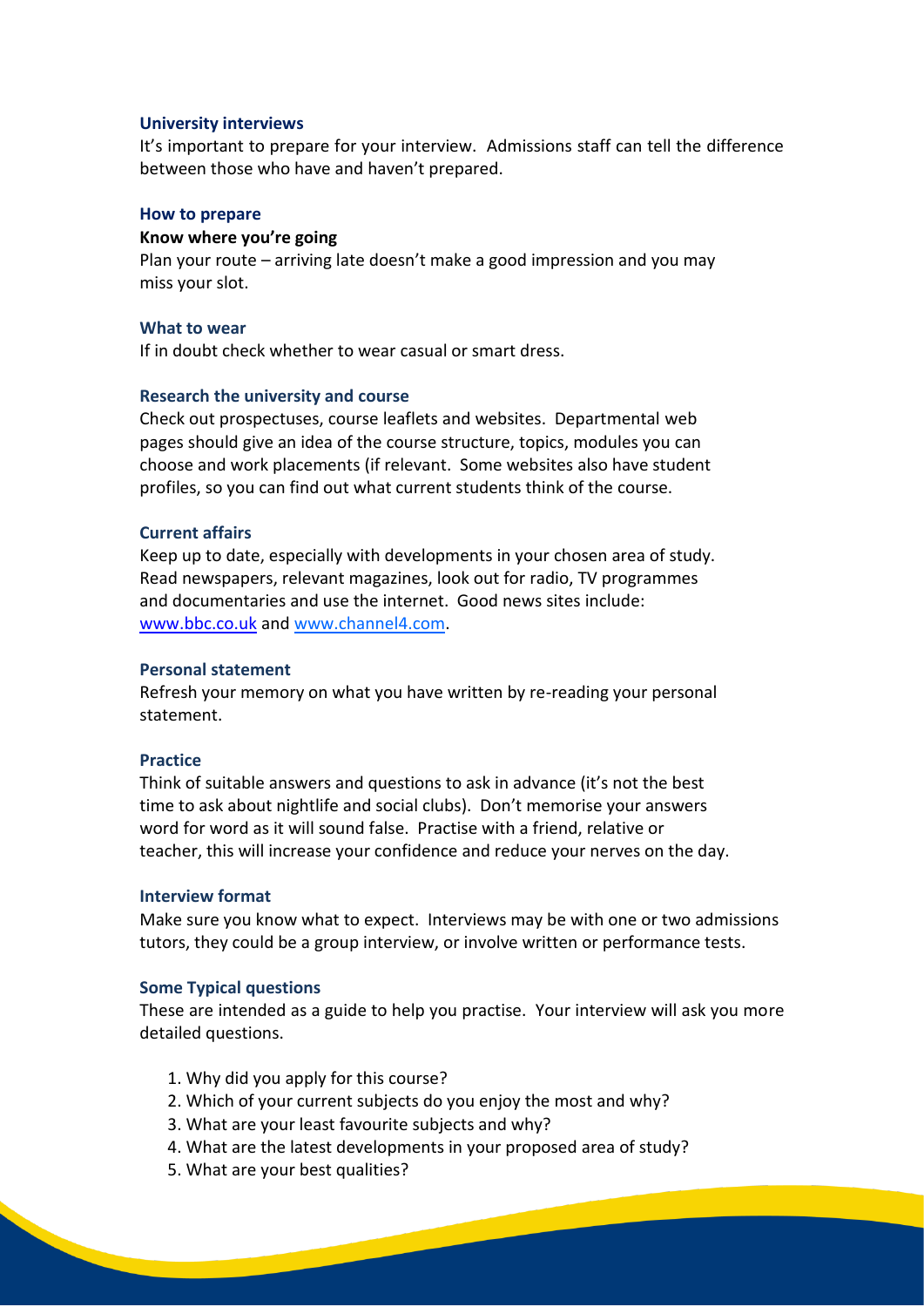- 6. Why would you make a good teacher/surgeon/psychologist?
- 7. Have you done any related work experience and if so what did you learn?
- 8. Where do you see yourself in five years from now?
- 9. What interests do you have?
- 10. Do you play any sports?

#### **Tips for the day**

- **Relax,** it's also your opportunity to find out more about the university.
- How you come across is as important as what you say.
- **Essential attributes** are interest, enthusiasm and confidence.
- **Don't look bored!**
- **Take a copy** of your personal statement for reference.
- **Listen carefully** to questions and answer what's asked.
- **If you don't understand** or don't know the answer, say so.
- **If you feel you've answered badly,** forget about it and carry on.
- **Ask your own questions,** find out more about the university and course (as long as it hasn't been covered).
- **Enjoy your day,** explore the university, city/town and area.
- **Clearing**

**If you don't get the grades you need to obtain for your conditional firm/insurance place at university, please check with the universities or online with your personal UCAS TRACK (password same as that used to apply). They may still be considering your application dependent on places still available.**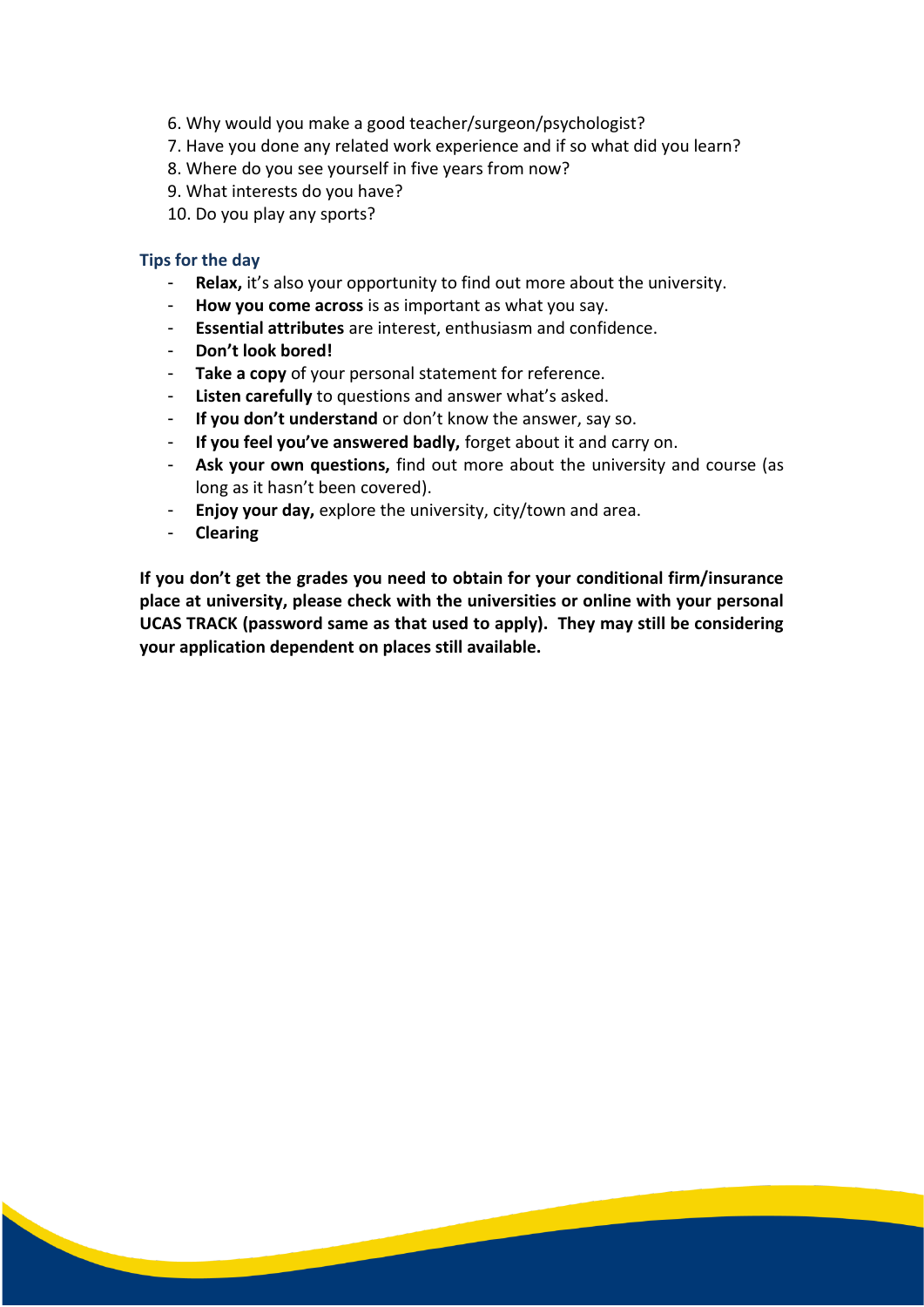# **Clearing**

Clearing starts the same day as A-level results are released to the schools/students.

If they have rejected you, you are now able to enter into clearing. Every year thousands of students use the clearing system to find another course which will accept their grades. ACT QUICKLY, Ms Ocloo will be available on the day of results and the day after results to support you.

#### **How Clearing works**

The idea is you identify courses (with vacancies) that interest you and contact the course providers directly to see if they will offer you a place. You'll know you're in Clearing if your Track status says 'You are in Clearing' or 'Clearing has started'.

If your Track doesn't say either of these yet, it might just be waiting for your results to update – get in touch with the universities/colleges if it's taking a while, they might still be considering you, even if your results are a bit lower than required.

#### **Where to look for courses:**

- **The Internet:** the UCAS website (www.ucas.com) has the latest clearing vacancies. Many universities also have clearing websites and you can often sign up for email alerts so you can be sent courses being offered through clearing as they become available.
- **Telephone:** the One Life student helpline offers free, independent and confidential advice. Call during clearing on 0808 100 8000.
- **Television:** BBC Ceefax (page 700 onwards) lists vacancies and is updated daily. You will still need to call the university, check the UCAS website or call the One Life student helpline.
- **Newspapers:** The Independent, The Mirror and The Independent on Sunday lists all vacancies.

The next step is to contact the university of your choice to see if:

- they still have places available
- your grades meet their requirements

Please ensure that you are available for interviews if required. Clearing procedures change slightly every year, and vary between universities, so please visit www.ucas.co.uk/clearing for up to date information.

<u> San Salaman Sala</u>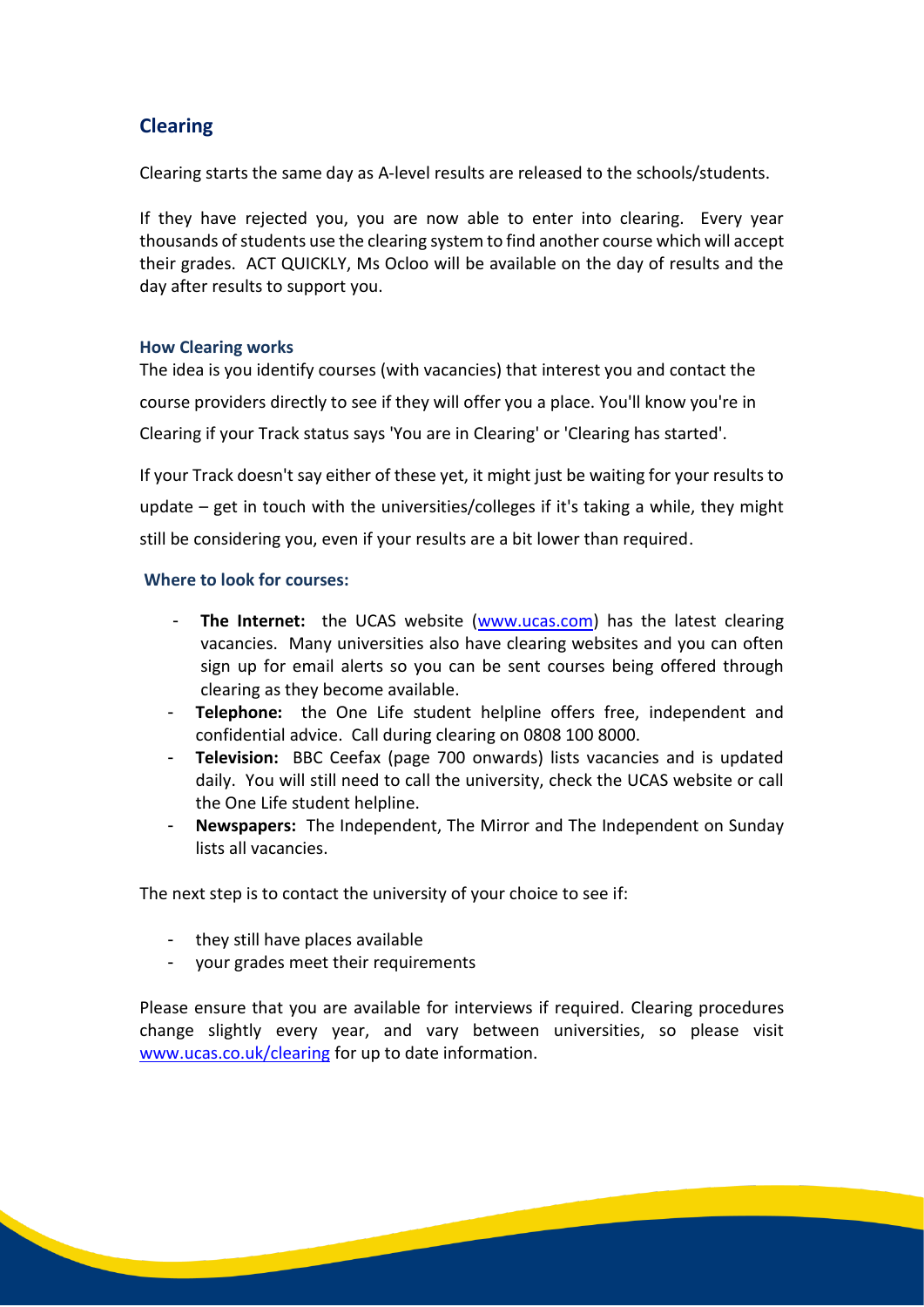#### **REMEMBER:**

#### *Ask for advice*

Talk to Ms Ocloo – she can talk you through alternative courses/subjects.

#### *See what courses are available*

**UCAS has the official vacancy list online**, and The Telegraph newspaper shows them too.

**Consider different subjects** – you don't have to stick with your original ideas. **The online list is updated continually** – you might not find the exact university/colleges/courses you're looking for – some might be full, but some might

get vacancies later on, so keep checking back.

# *Talk to any universities or colleges you're interested in*

**Give them your Clearing number** (located on the welcome and choices pages in Track), and your Personal ID number which will let them see your application online. **Ask if they**'**d accept you** – they might reconsider you (maybe even for the same

course) even if you applied to them earlier in the year.

**Get informal offers over the phone** – maybe from a variety of universities and colleges – then decide which you want to accept.

**Take a look around** – if you have time it's the best way to see what a university/college is like – most will be happy to meet you and show you around.

#### **Add a Clearing course in Track**

**Click Add clearing choice** and fill in the course details by the date the university/college gave you on the phone.

**This counts as you definitely accepting the offer**, so if they confirm it'll show as an acceptance on the choices page of Track and we'll send you a confirmation letter. Please only add a Clearing choice once you've had confirmation from the university that they're happy to consider you.

**You can only add one choice at a time**, but if the university/college doesn't confirm your place you'll be able to add another.

**Contract Contract Contract Contract Contract Contract Contract Contract Contract Contract Contract Contract Contract Contract Contract Contract Contract Contract Contract Contract Contract Contract Contract Contract Contr**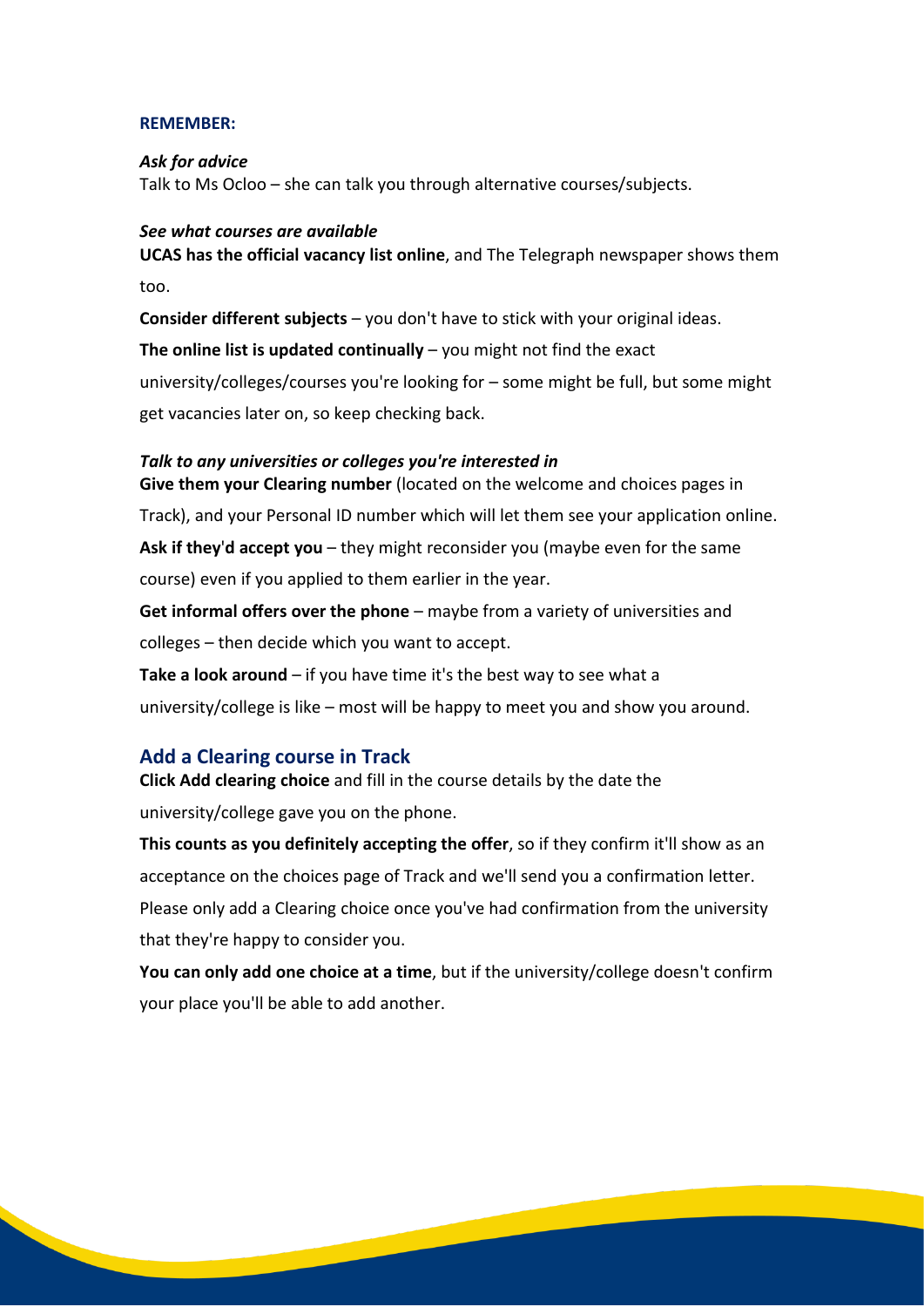#### **Websites to explore**

This is a selection of websites to help you get more information about higher education, choosing universities, student life and student finance, as well as the application process.

#### **General Advice on Higher Education**

· www.brookes.ac.uk/studying/advisers/advice

· www.aimhigher.ac.uk/home/

Designed to help you make important decisions about your future. Highlights the benefits of going to university.

· www.connexions.gov.uk

The Connexions service offers a range of guidance and support for students aged 13-19.

· www.nusonline.co.uk

The official website for the NUS.

· www.fasttomato.co.uk

Interactive careers and education guidance for teenagers.

#### **Courses and applying to university**

· www.ucas.com

UCAS Directory of all higher education courses available at UK universities and colleges, how to apply and other frequently asked questions on undergraduate study.

· http://education.guardian.co.uk and www.timesonline.co.uk/education

To search for league tables to compare UK universities and subjects, as well as articles on current affairs.

#### **Open Days**

· www.opendays.com

For information and dates of university and college open days.

#### **Graduate careers**

· www.thebigchoice.com

The student and graduate job site. Provides information on career choices for students at all levels.

#### **Advice for students with disabilities**

· www.skill.org.uk

Skill is the National Bureau for Students with Disabilities and provides information and advice for disabled students.

#### **Student Finance**

· www.studentfinanceengland.co.uk

The most up to date information on student finances. Advice on tuition fees, student loans and financial help.

· www.studentfinancedirect.co.uk

More information and advice on student finance, including a calculator which can help students find out what financial support they are likely to get.

<u> The Community of the Community of the Community of the Community of the Community of the Community of the Community of the Community of the Community of the Community of the Community of the Community of the Community of</u>

· www.nhsstudentgrants.co.uk

For information on bursaries for health care students.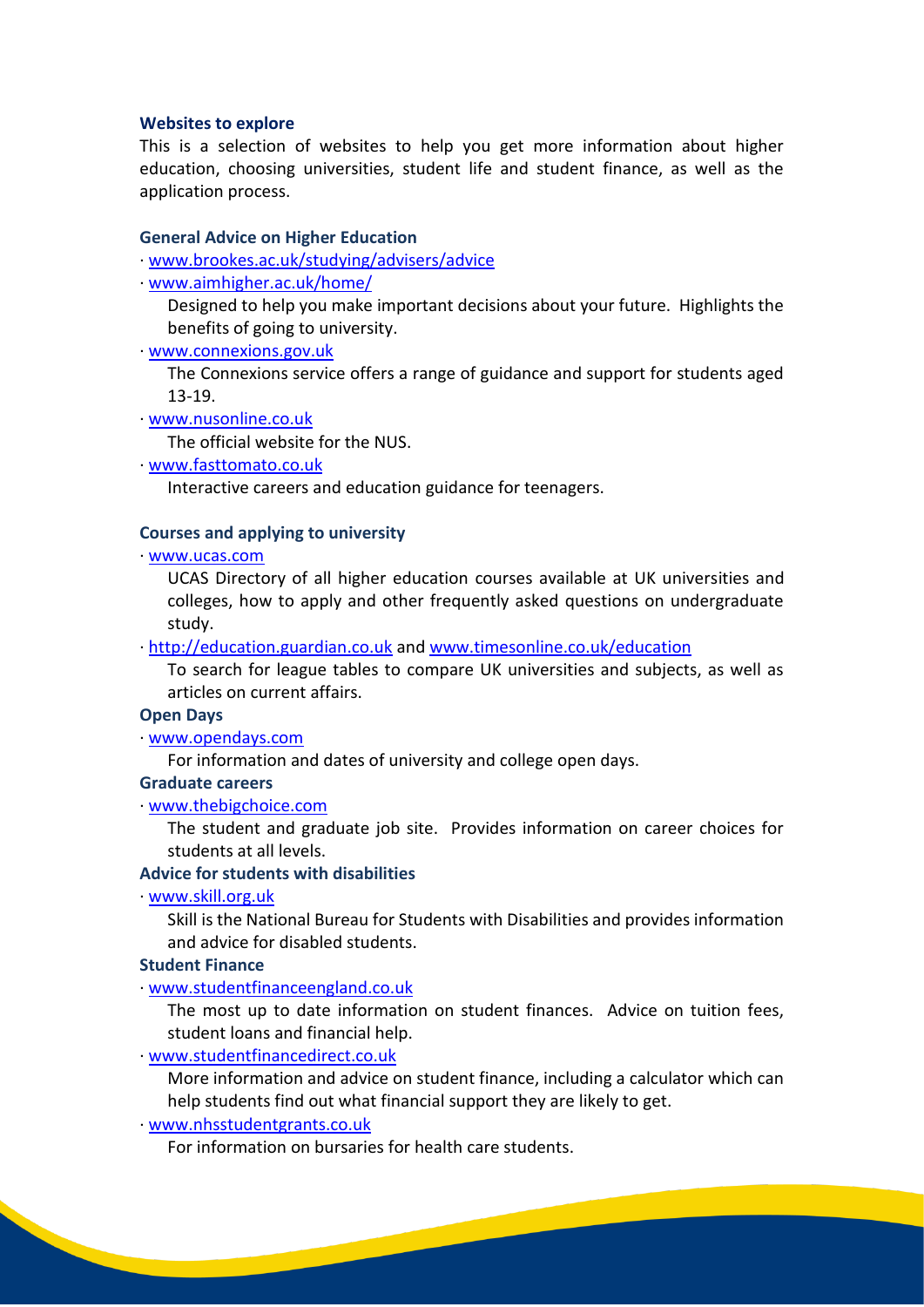· www.studentmoney.org

Guide to everything you need when planning and organizing your student finances.

**Current Affairs**

· www.channel4.com and www.bbc.co.uk

To keep up to date with developments in current affairs.

**Gap Years**

· www.ucas.com/gap

Advice to help you plan and prepare for your year out.

· www.gapyear.com

Gap year ideas and travel deals.

· www.gapyearjobs.co.uk

Details of current job vacancies suitable for a gap year student.

· www.bunac.org

An organisation offering working holidays, flexible work and travel programmes and volunteering and teaching placements.

This is just an example of what is available, there are many more organisations, so make sure you research all the options thoroughly.

**Contract Contract Contract Contract Contract Contract Contract Contract Contract Contract Contract Contract Contract Contract Contract Contract Contract Contract Contract Contract Contract Contract Contract Contract Contr**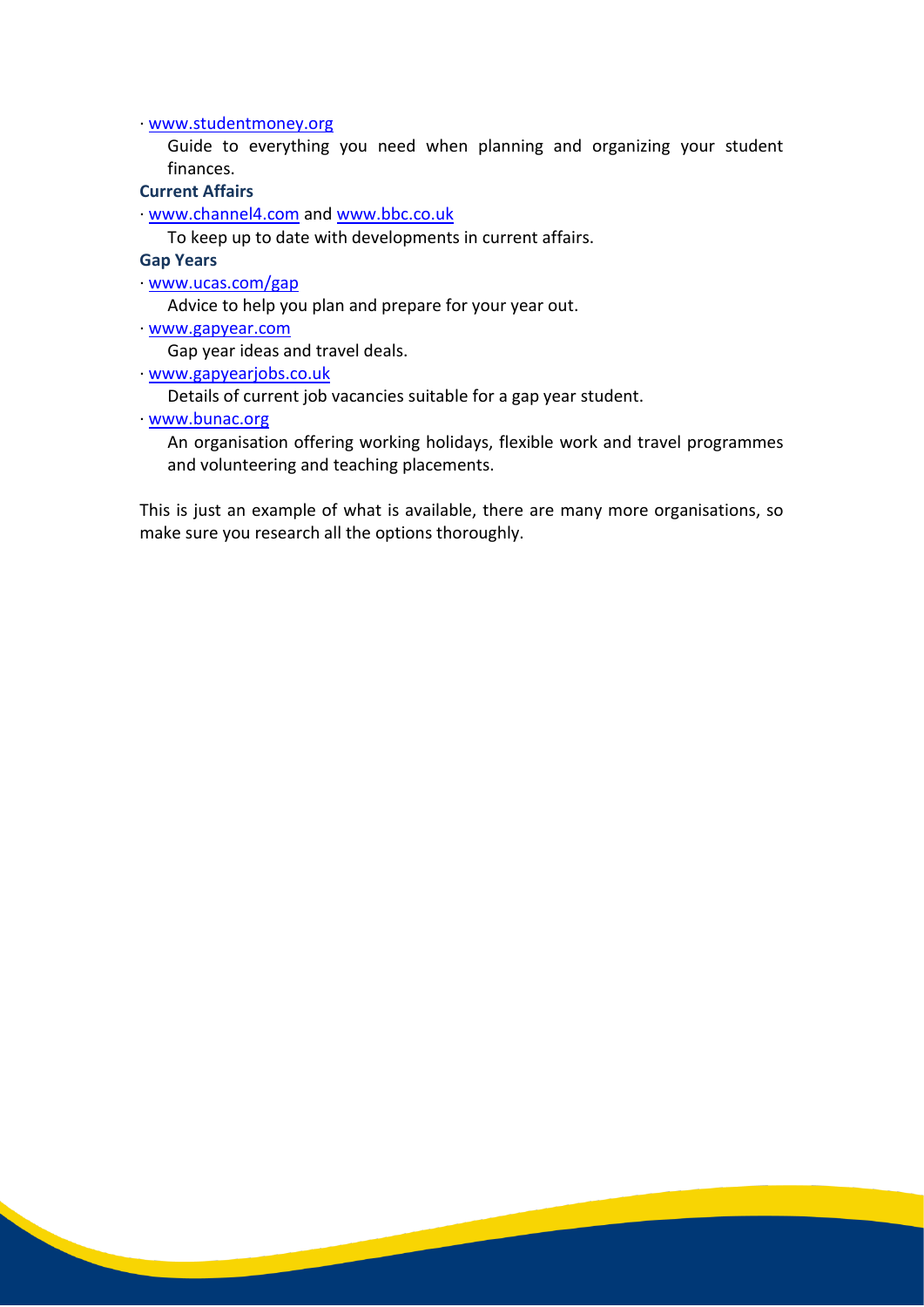#### **Key questions to ask when considering where to go to university**

#### **Course related questions:**

What are the hours of study required, both supervised and unsupervised, on my course?

How many hours of lectures are there?

How many hours of contact time are there (e.g. Seminars/Tutorials)?

What is the structure of the course (often not explicit in the prospectus)?

What level of support is available on studio-based courses?

Is there any on-line learning associated with my course? If so, how much and how is it supported?

Who will be giving lectures and leading seminars, will they be lecturers or post graduate teaching assistants?

What will be the size of my course (size of lecture groups, size of seminar groups etc)

How much structured learning support is available to students (study skills etc)?

Will I have a personal Tutor? If so what is their role?

What funding/support is available associated with my course (e.g. sponsorships, scholarships, and links with employers)?

How many students are admitted to my course via clearing and why?

What are the non-completion rates for my course?

What placements are available on my course?

What are the first destinations/career prospects of students on my course?

What is the average level of qualification for students completing my course?

**Contract Contract Contract Contract Contract Contract Contract Contract Contract Contract Contract Contract Contract Contract Contract Contract Contract Contract Contract Contract Contract Contract Contract Contract Contr** 

What are the IT resources like (e.g. Software availability)?